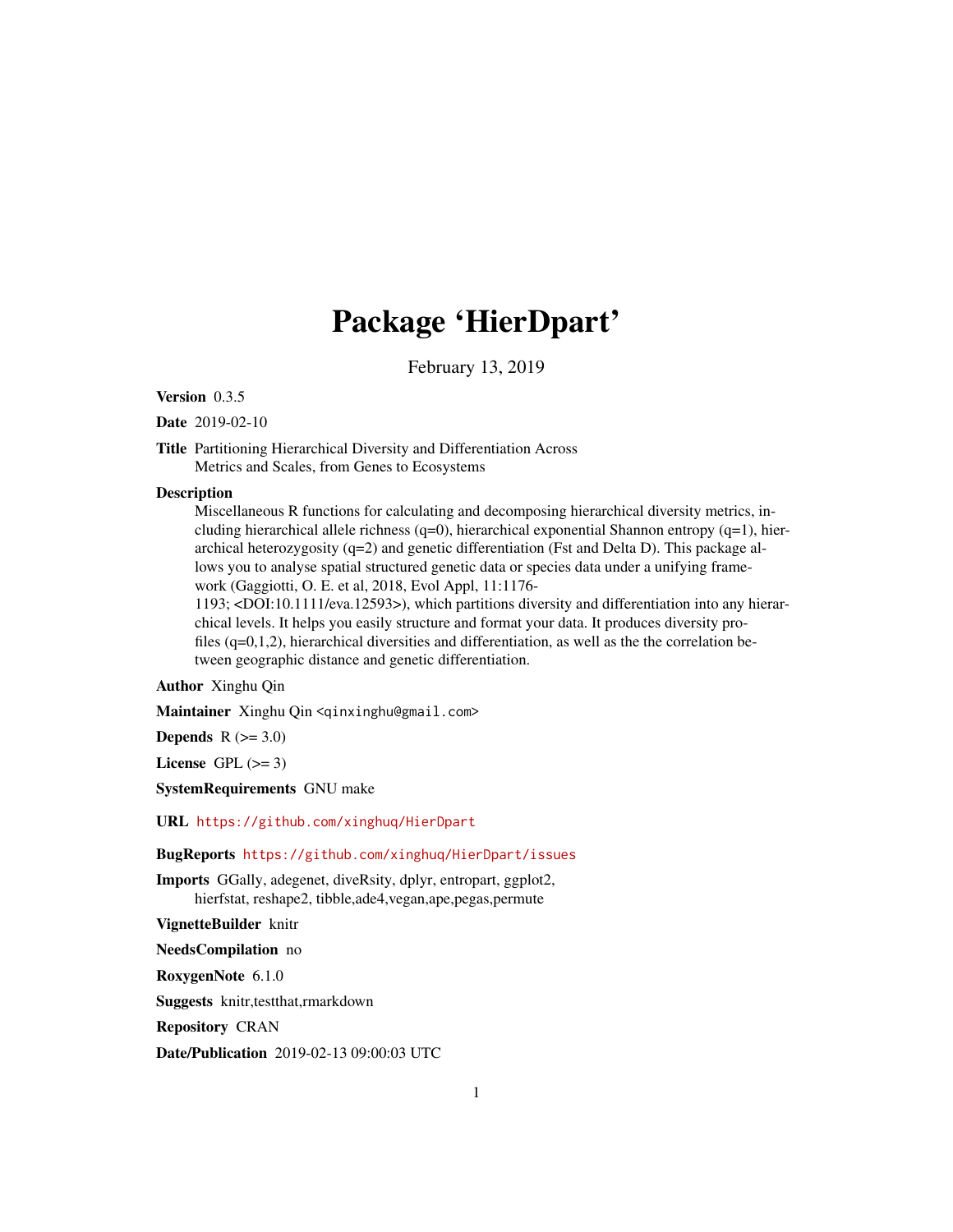# <span id="page-1-0"></span>R topics documented:

|       | -3                         |
|-------|----------------------------|
|       | $\overline{4}$             |
|       | $\overline{\phantom{0}}$ 5 |
|       | -7                         |
|       |                            |
|       |                            |
|       |                            |
|       |                            |
|       |                            |
|       |                            |
|       |                            |
|       |                            |
|       |                            |
|       |                            |
|       |                            |
|       |                            |
|       |                            |
|       |                            |
|       |                            |
|       |                            |
| Index | 26                         |
|       |                            |

boot.ppDeltaD *Bootstrapping test of pairwise allelic differentiation (Delta D) between populations*

# Description

Do bootstrapping on pairwise allelic differentiation (Delta D) between populations and get the confidence interval.

# Usage

```
boot.ppDeltaD(dat, ncode, nboot, quant = c(0.025, 0.975), diploid = TRUE, ...)
```
# Arguments

| dat     | Genetic file         |
|---------|----------------------|
| ncode   | Genotype coding type |
| nboot   | Number of bootstraps |
| quant   | confidence interval  |
| diploid | Ploidy               |
|         |                      |

...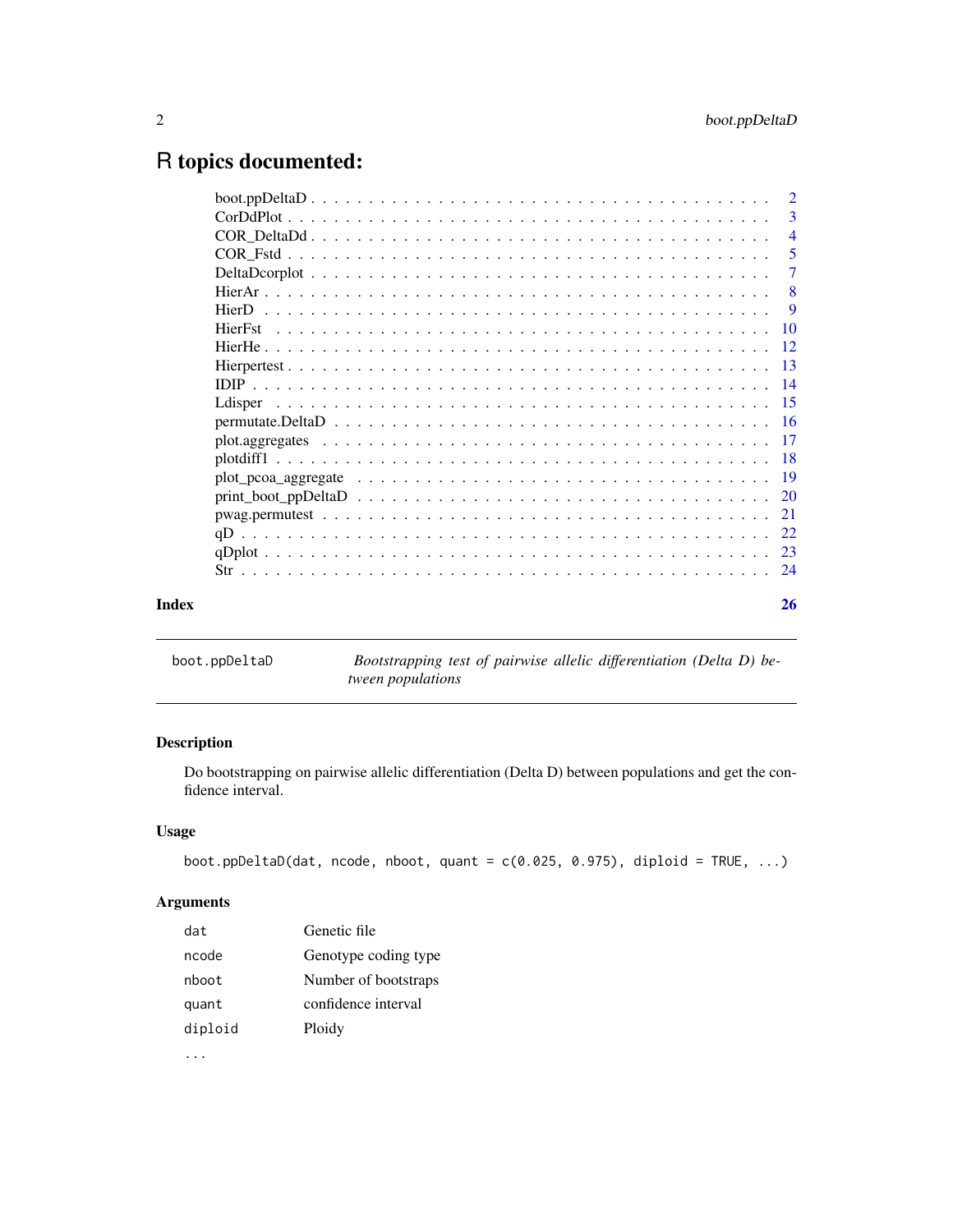#### <span id="page-2-0"></span>CorDdPlot 3

# Details

Do bootstrapping on pairwise allelic differentiation (Delta D) between populations and get the confidence interval

#### Value

| lowerl | lower confidence interval of pairwise allelic differentiation |
|--------|---------------------------------------------------------------|
| uperl  | uper confidence interval of pairwise allelic differentiation  |
|        | DeltaD.per.loc Delta D per locus                              |

# Author(s)

qinxinghu@gmail.com

## References

Felsenstein, J. (1985). Confidence limits on phylogenies: an approach using the bootstrap. Evolution, 39(4), 783-791.

# Examples

```
f <- system.file('extdata',package='HierDpart')
infile <- file.path(f, "Island.gen")
boot.ppDeltaD(infile, ncode=3, nboot=999, quant = c(0.025, 0.975), diploid = TRUE)
```

| CorDdPlot | Plot the relation between genetic differentiation (Delta D) and geo- |
|-----------|----------------------------------------------------------------------|
|           | graphic distance                                                     |

# Description

This function plots the linear regression of genetic differentiation (Delta D) against geographic distance.

# Usage

```
CorDdPlot(x, d, ncode)
```
# Arguments

| X     | The genetic file, here is genepop format file.                                                                                                                                                                                                   |
|-------|--------------------------------------------------------------------------------------------------------------------------------------------------------------------------------------------------------------------------------------------------|
| d     | Geographic distance. If D is TRUE, you should input the matrix of geographic<br>distance; if no realistic distance, d should be set as NULL, then the default dis-<br>tance will be generated according to the order of the population sequence. |
| ncode | The type of your coding allele                                                                                                                                                                                                                   |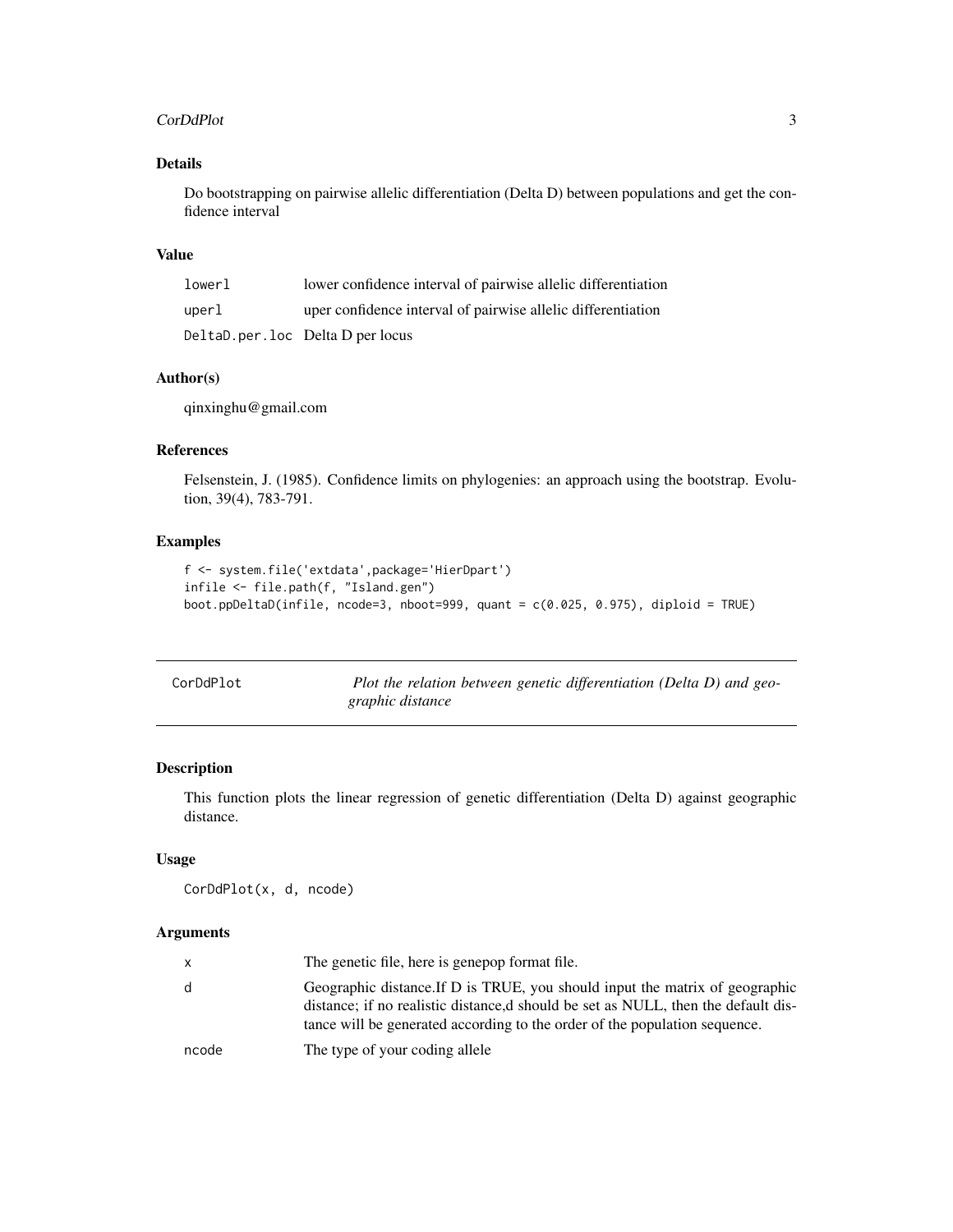## <span id="page-3-0"></span>Value

| plot           | Return to a linear plot for the relation between genetic differentiation (Delta D)<br>and geographic distance. |
|----------------|----------------------------------------------------------------------------------------------------------------|
| 1 <sub>m</sub> | Return to details of linear regression between genetic differentiation (Delta D)<br>and geographic distance.   |

# Author(s)

qinxinghu@gmail.com

## References

Gaggiotti, O. E., Chao, A., Peres-Neto, P., Chiu, C. H., Edwards, C., Fortin, M. J., ... & Selkoe, K. A. (2018). Diversity from genes to ecosystems: A unifying framework to study variation across biological metrics and scales. Evolutionary Applications.

# Examples

```
# example genepop file
f <- system.file('extdata',package='HierDpart')
infile <- file.path(f, "Island.gen")
CorDdPlot(infile,d=NULL,ncode=3)
```

| COR DeltaDd | Function for calculating pairwise Delta D and correlation between |
|-------------|-------------------------------------------------------------------|
|             | genetic differentiation (Delta D) and geographic distance         |

# Description

This function calculates new pairwise genetic differentiation, Delta D (Gaggiotti OE, et al, 2018), as well as the correlation between genetic differentiation (Delta D) and geographic distance.

# Usage

```
COR_DeltaDd(f, d, ncode, nrepet)
```
# Arguments

| f      | A genetic data files, the format is genepop format.                                                                                                                                                                               |
|--------|-----------------------------------------------------------------------------------------------------------------------------------------------------------------------------------------------------------------------------------|
| d      | Pairwise geographic distance for calculating correlations. If no actual geo-<br>graphic distance, d=NULL. If TRUE, the geographic distance should be a matrix<br>that corresponds to the pairwise genetic differentiation matrix. |
| ncode  | The coding type of your genetic data.                                                                                                                                                                                             |
| nrepet | Number of permutations.                                                                                                                                                                                                           |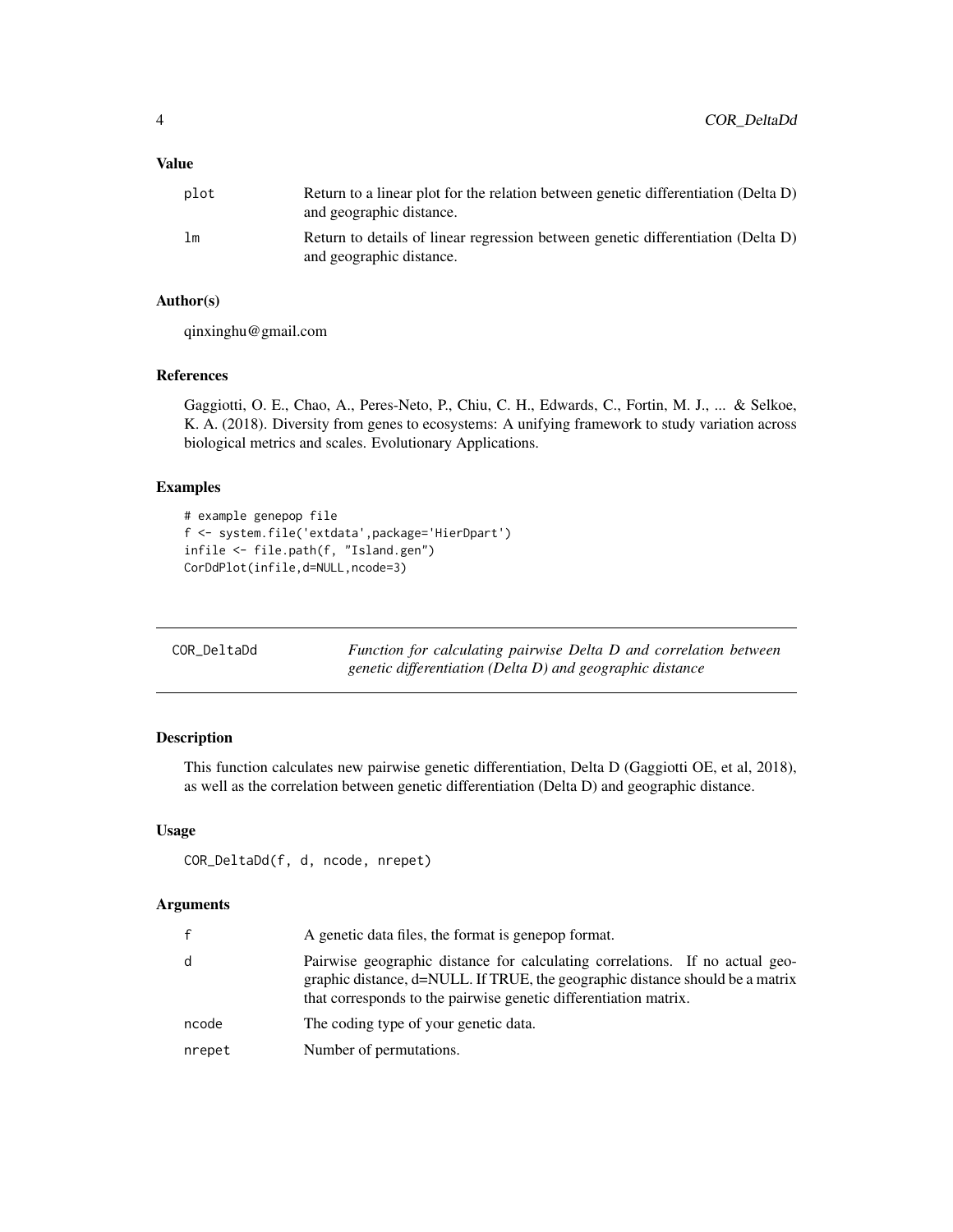# <span id="page-4-0"></span>COR\_Fstd 5

# Details

This function returns to lists of pairwise Delta D matrix, and a matrix of theorical geographical distance if d is NULL, as well as the correlation coefficient.

# Value

|            | PairwiseDeltaD The pairwise genetic differentiation matrix (Delta D).                                 |
|------------|-------------------------------------------------------------------------------------------------------|
| Dgeo       | The pairwise geographical distance matrix.                                                            |
| CorDeltaDd | Pearson correlation coefficient between genetic differentiation (Delta D) and<br>geographic distance. |

### Author(s)

qinxinghu@gmail.com

#### References

Gaggiotti, O. E., Chao, A., Peres-Neto, P., Chiu, C. H., Edwards, C., Fortin, M. J., ... & Selkoe, K. A. (2018). Diversity from genes to ecosystems: A unifying framework to study variation across biological metrics and scales. Evolutionary Applications.

#### See Also

COR\_Fst

#### Examples

```
# example genepop file
f <- system.file('extdata',package='HierDpart')
infile <- file.path(f, "Island.gen")
d1=COR_DeltaDd(infile,d=NULL,ncode=3,nrepet=999)
print(d1)
```
COR\_Fstd *Function for calculating pairwise Fst and correlation coefficient between Fst (Weir and Cockerham, 1984) and geographic distance*

#### Description

This function calculates pairwise genetic differentiation (Fst), as well as the correlation coefficient between genetic differentiation (Fst) and geographic distance.

#### Usage

COR\_Fstd(x, d, ncode,nrepet)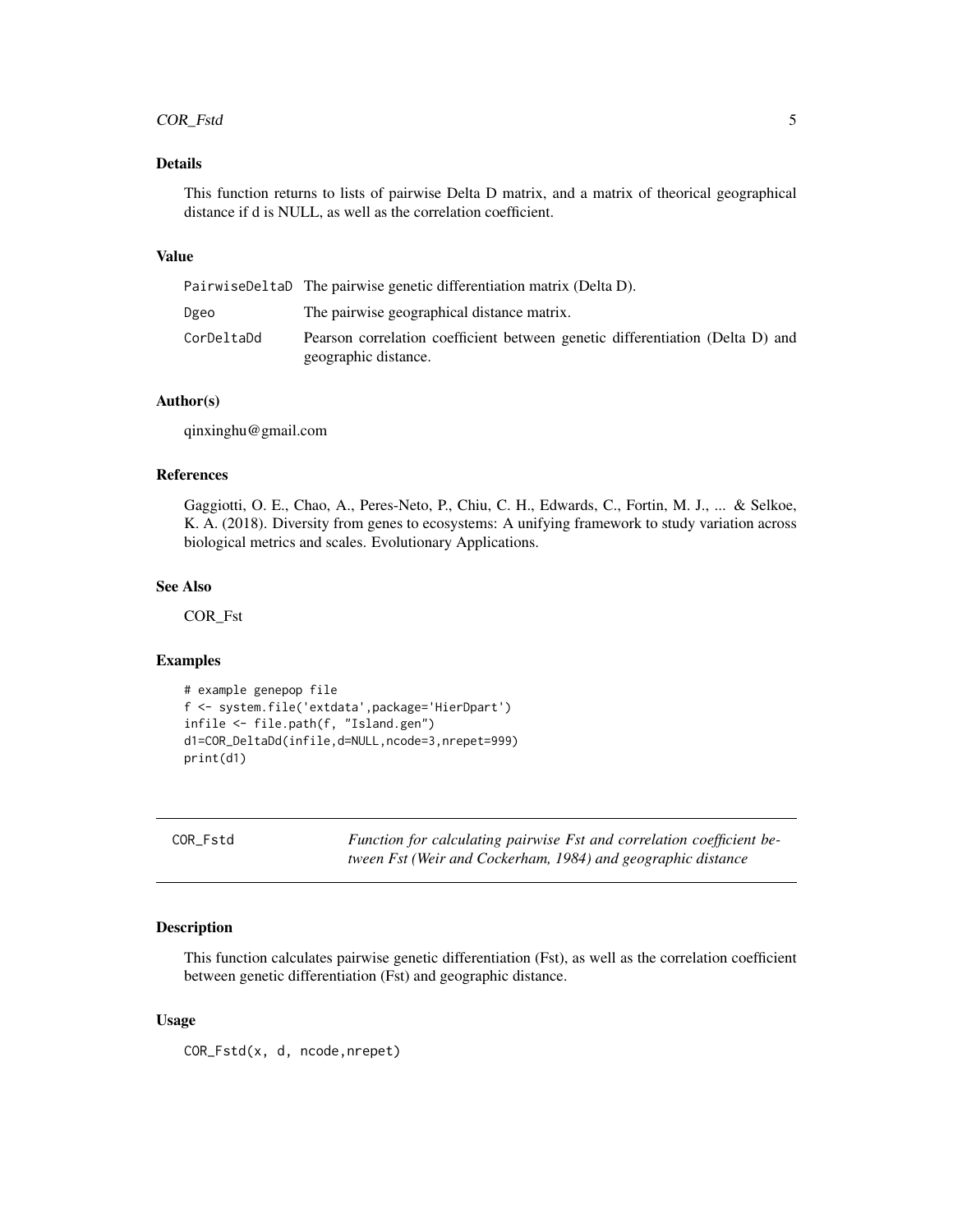#### **Arguments**

| X      | A genetic data files, here the format is generop format.                                                                                                                                                                 |
|--------|--------------------------------------------------------------------------------------------------------------------------------------------------------------------------------------------------------------------------|
| d      | Pairwise geographic distance for calculating correlations. If no actual geo-<br>graphic distance, d=NULL. The geographic distance should be a matrix that<br>corresponds to the pairwise genetic differentiation matrix. |
| ncode  | The code type of the genotype.                                                                                                                                                                                           |
| nrepet | Number of permutations.                                                                                                                                                                                                  |

# Details

This function returns lists of pairwise Fst matrix, and a matrix of theorical geographical distance if d is NULL, as well as the correlation coefficient.

#### Value

| pwFst    | The pairwise genetic differentiation (Fst) matrix.                                                  |
|----------|-----------------------------------------------------------------------------------------------------|
| COR Fstd | Pearson correlation coefficient between genetic differentiation (Fst) and geo-<br>graphic distance. |

# Author(s)

qinxinghu@gmail.com

#### References

Goudet, J. (2005). Hierfstat, a package for R to compute and test hierarchical F-statistics. Molecular Ecology Notes, 5(1), 184-186.

Jombart, T. (2008). adegenet: a R package for the multivariate analysis of genetic markers. Bioinformatics, 24 (11), 1403-1405.

Weir, B.S. (1996) Genetic Data Analysis II. Sinauer Associates.

Weir B.S. and Cockerham C.C. (1984) Estimating F-Statistics for the Analysis of Population Structure. Evolution 38:1358

Evolution and the Genetics of Populations Volume 2: the Theory of Gene Frequencies, pg 294-295, S. Wright, Univ. of Chicago Press, Chicago, 1969.

#### See Also

COR\_detaDd

```
# example genepop file, the example file is a complicated hierarchical island model
f <- system.file('extdata',package='HierDpart')
infile <- file.path(f, "Island.gen")
#d2=COR_Fstd(infile,d=NULL,ncode=3,nrepet=999)
#print(d2)
```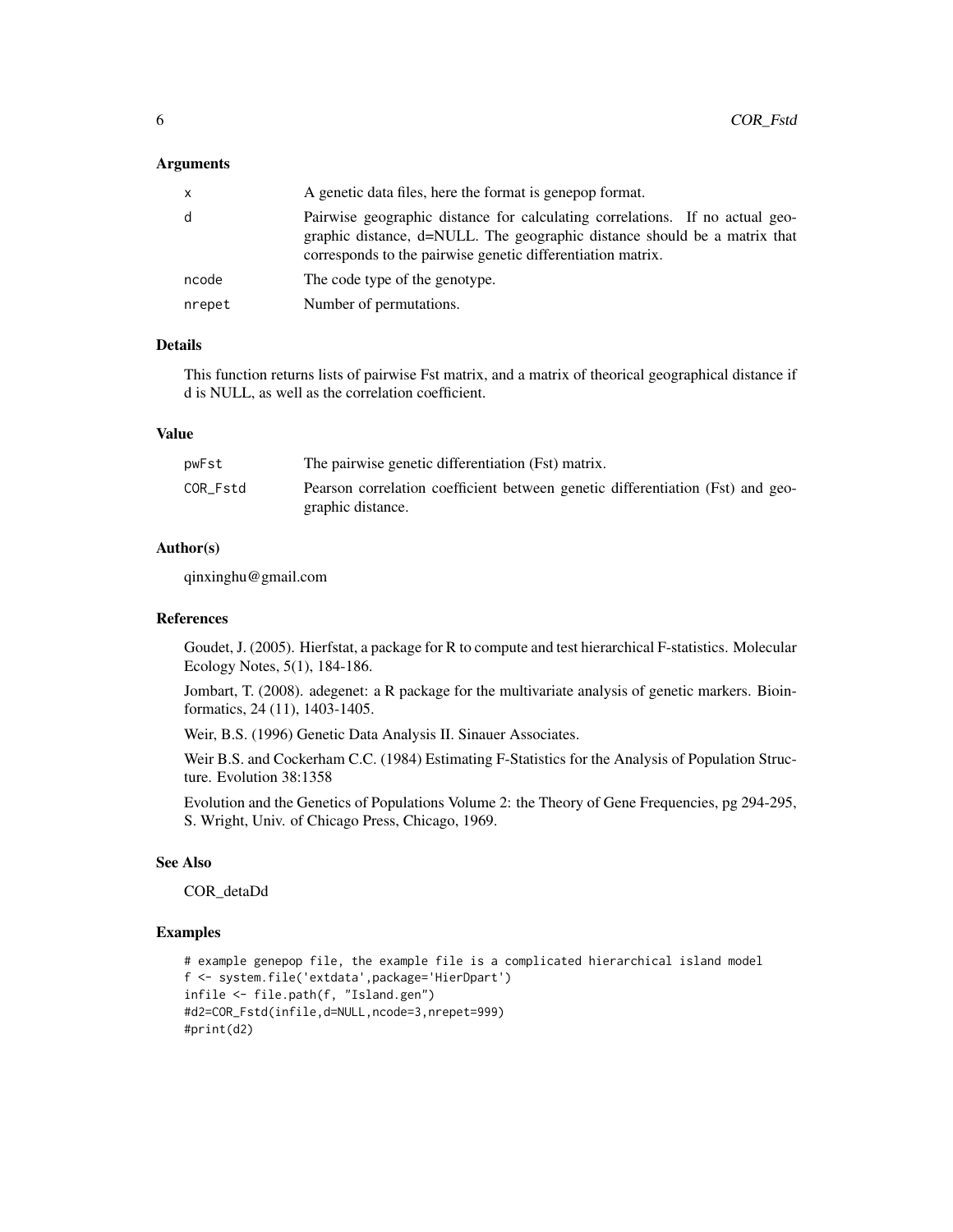<span id="page-6-0"></span>

# Description

This function plots the pairwise genetic differentiation (Delta D).

# Usage

```
DeltaDcorplot(x, ncode)
```
#### Arguments

|       | The genetic data file, genepop format. |
|-------|----------------------------------------|
| ncode | The coding type of the genetic data.   |

# Details

This function returns the pairwise genetic differentiation (Delta D) plot.

# Value

The result will return a genetic differentiation (Delta D) correlation plot.

#### Author(s)

qinxinghu@gmail.com

# References

Gaggiotti, O. E., Chao, A., Peres-Neto, P., Chiu, C. H., Edwards, C., Fortin, M. J., ... & Selkoe, K. A. (2018). Diversity from genes to ecosystems: A unifying framework to study variation across biological metrics and scales. Evolutionary Applications.

# See Also

HierD; CorDdplot

```
# example genepop file
f <- system.file('extdata',package='HierDpart')
infile <- file.path(f, "Island.gen")
DeltaDcorplot(infile,ncode=3)
```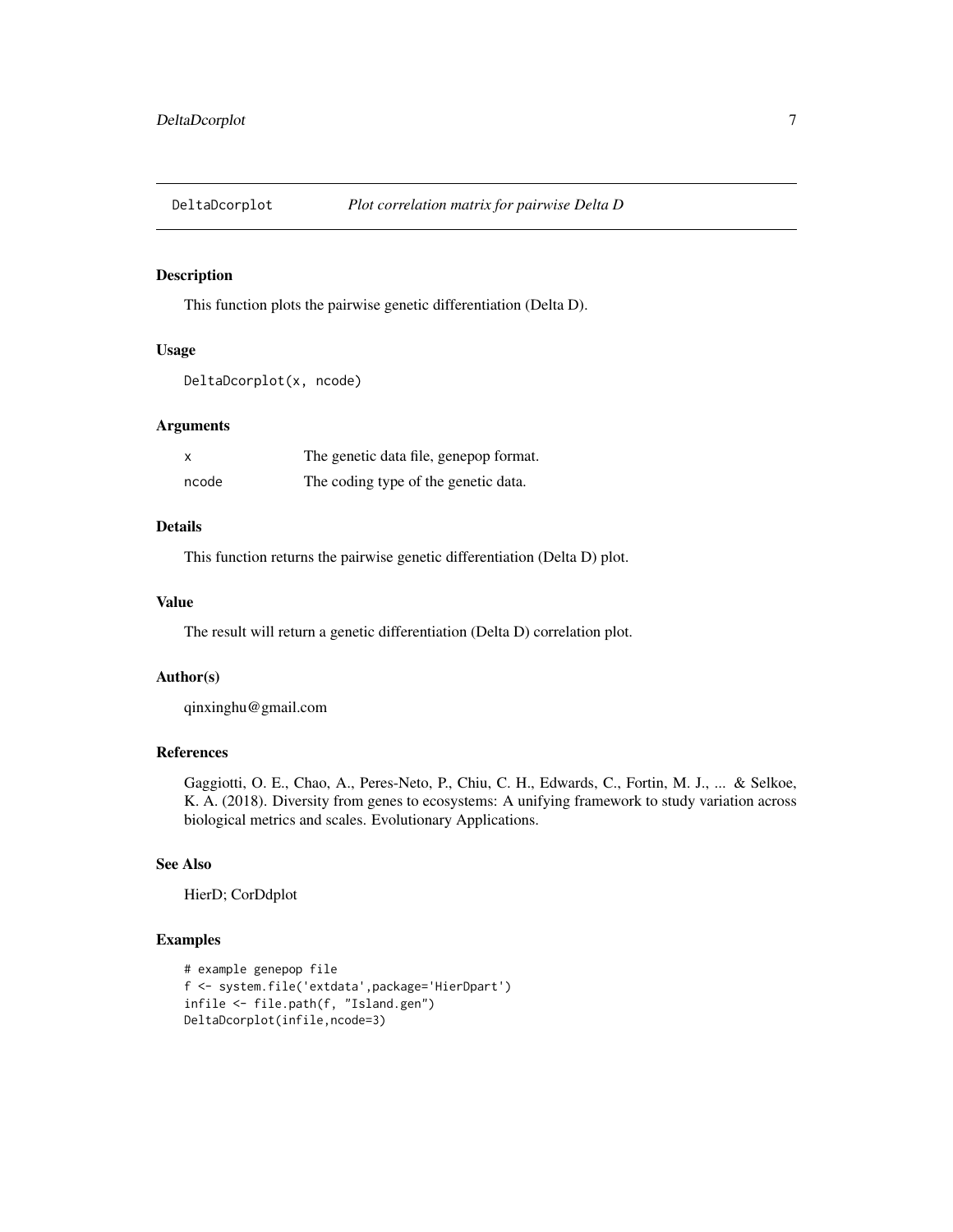<span id="page-7-0"></span>

#### Description

This function calculates hierarchical allelic richness for populations structured in any hierarchy.

#### Usage

HierAr(x, nreg, r, ncode)

# Arguments

| X     | The data file, genepop format.                             |
|-------|------------------------------------------------------------|
| nreg  | Number of aggregate in your hierarchical structure.        |
| r     | The number of subaggregate in your hierarchical structure. |
| ncode | Coding type of genetic data.                               |

#### Details

This function calculates the hierarchical allelic richness for metapopulations structured in any hierarchy. In this function, you can input your genepop file  $(x)$  and structure (nreg, r) of your data in the arguments, and then returns a matrix of your hierarchical Ar. This is very efficient than other functions.

### Value

| $Ar\_pop$  | Allelic richness for each population per locus                 |
|------------|----------------------------------------------------------------|
| Ar_reg     | Allelic richness for each aggregate (eg. region)               |
| Ar overall | Hierarchical allelic richness at different hierarchical levels |

#### Author(s)

qinxinghu@gmail.com

#### References

El Mousadik A. and Petit R.J. (1996) High level of genetic differentiation for allelic richness among populations of the argan tree argania spinosa skeels endemic to Morocco. Theoretical and Applied Genetics, 92:832-839

Goudet, J. (2005). Hierfstat, a package for R to compute and test hierarchical F-statistics. Molecular Ecology Notes, 5(1), 184-186.

#### See Also

HierHe; HierFst; HierD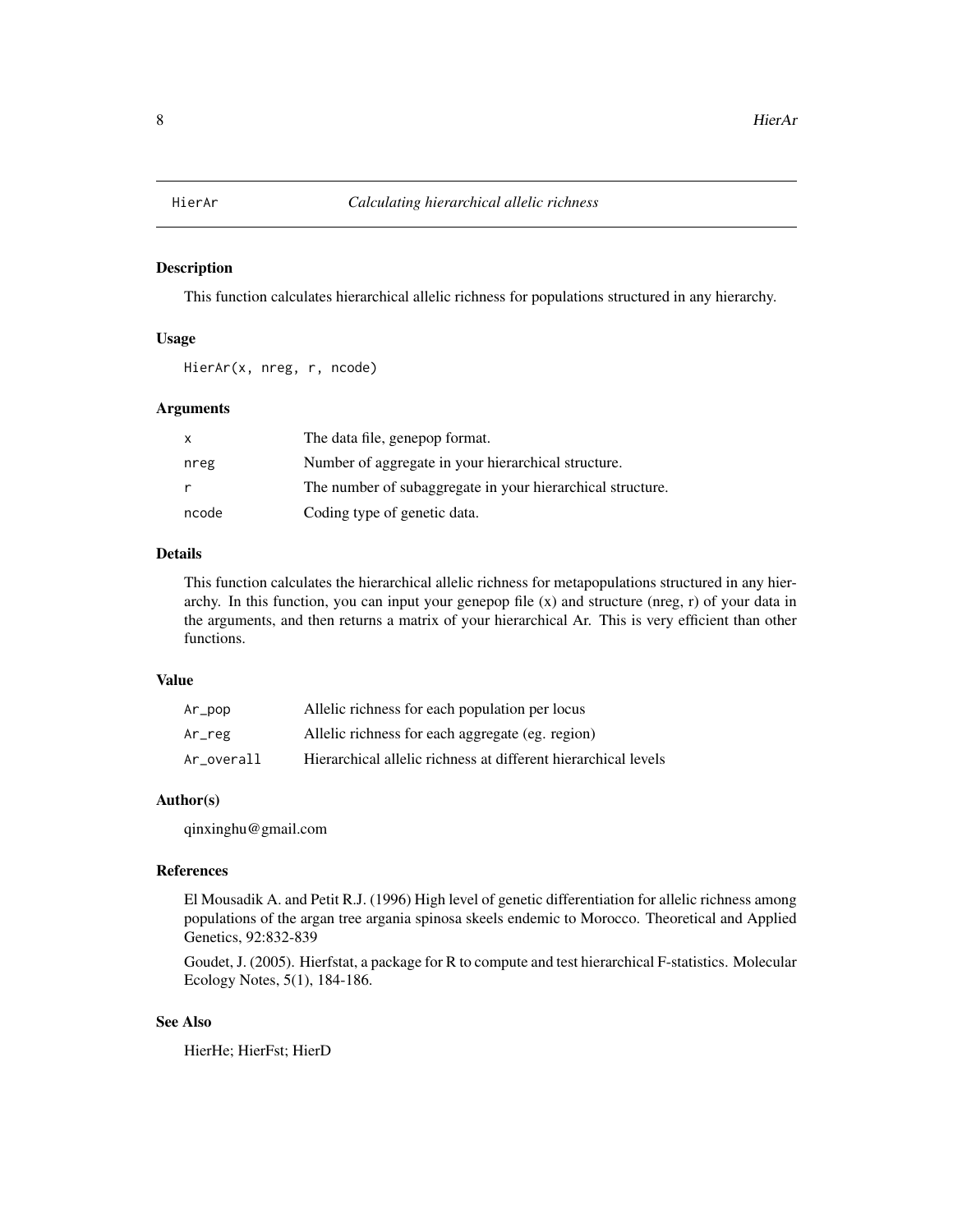#### <span id="page-8-0"></span>HierD 9

### Examples

```
#we want to calculate the hierarchical allelic richness of
#16 populations structured in a 4 regions.
#Each region contains 7,4,2,3 populations.
# example genepop file
f <- system.file('extdata',package='HierDpart')
infile <- file.path(f, "Island.gen")
HAr=HierAr(infile, nreg=4, r=c(7,4,2,3), ncode=3)
HAr
```
HierD *Function for calculating and decomposing genetic diversity (D, q=1) and differentiation (Delta D)*

## Description

This function calculates and decomposes genetic diversity (Hill number  $q=1$ ) and differentiation (Delta D) (Oscar, E et al, 2018) into alpha, beta, gamma diversity, as well as Delta D2 and Delta D1 differentiation.

#### Usage

HierD(x, nreg, r, ncode)

#### Arguments

| x     | The genotypic data, genepop format                 |
|-------|----------------------------------------------------|
| nreg  | Number of aggregate in the hierarchical structure. |
|       | The number of subaggregate in the hierarchy.       |
| ncode | Coding type of genetic data.                       |

# Details

This function calculates the hierarchical genetic differentiation (Delta D) for metapopulations structured in any hierarchy. In this function, you can input genepop file (x) and define structure (nreg, r) in the arguments, and then returns a list of your hierarchical genetic diversity and differentiation (Delta D ). The result contains D\_gamma, D\_alpha.2, D\_alpha.1, D\_beta.2, D\_beta.1, Differentiation.2, Differentiation.1, which corresponds to the diversity at different hierarchical levels.

#### Value

Dst Result returns to a list of hierarchical diversities  $(q=1)$  and genetic differentiations, including D\_gamma (total diversity), D\_alpha.2 (average total diversity between aggregates (eg. regions) within the ecosystem), D\_alpha.1 (average diversity between subaggregates (eg.subpopulations)), D\_beta.2 (number of aggregate equivalent), D\_beta.1 (number of subaggregate equivalent), Differentiation.2 (genetic differentiation between aggragates), Differentiation.1 (genetic differentiation between subaggregates).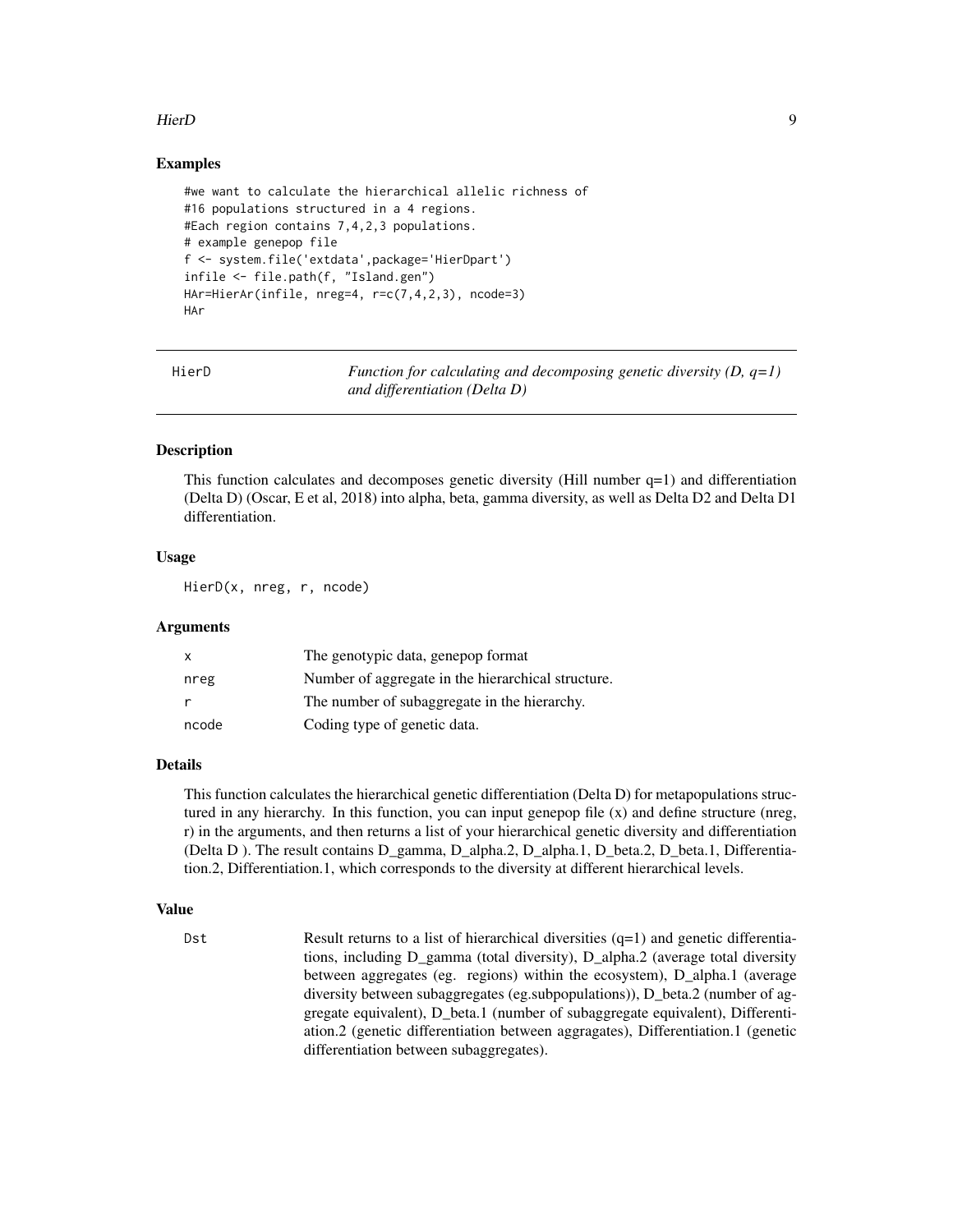#### Author(s)

qinxinghu@gmail.com

# References

Gaggiotti, O. E., Chao, A., Peres-Neto, P., Chiu, C. H., Edwards, C., Fortin, M. J., ... & Selkoe, K. A. (2018). Diversity from genes to ecosystems: A unifying framework to study variation across biological metrics and scales. Evolutionary Applications.

#### See Also

HierAr; HierFst; HierHe

#### Examples

```
# example genepop file
f <- system.file('extdata',package='HierDpart')
infile <- file.path(f, "Island.gen")
hierD=HierD(infile,nreg=4,r=c(7,4,2,3),ncode=3)
print(hierD)
```

| HierFst |  |                                    |  | Function for calculating hierarchical genetic differentiation (Fst) |  |
|---------|--|------------------------------------|--|---------------------------------------------------------------------|--|
|         |  | (Weir B.S., 1996; Yang R.C., 1998) |  |                                                                     |  |

#### Description

This function calculates hierarchical genetic differentiation (Fst) based on Weir B.S., 1996 and Yang R.C., 1998). The hierarchy that set in the input arguments (nreg, r) will automatically generate your hierarchical structure. Based on the parameters you set, the result returns to a F-statistics matrix displaying one level (rows) of Fst within a higher level hierarchy (columns).

#### Usage

```
HierFst(x, nreg, r, ncode)
```
#### Arguments

| $\mathsf{x}$ | The name of the data file, or the string giving the path to the file. The file should<br>be a genepop object, with the appropriate extension. |
|--------------|-----------------------------------------------------------------------------------------------------------------------------------------------|
| nreg         | The number of aggregate in the hierarchy.                                                                                                     |
| r            | A vector specifying number of subaggregate (eg. subpopulations) within each<br>aggregate.                                                     |
| ncode        | An integer indicating the number of characters used to code an allele.                                                                        |

<span id="page-9-0"></span>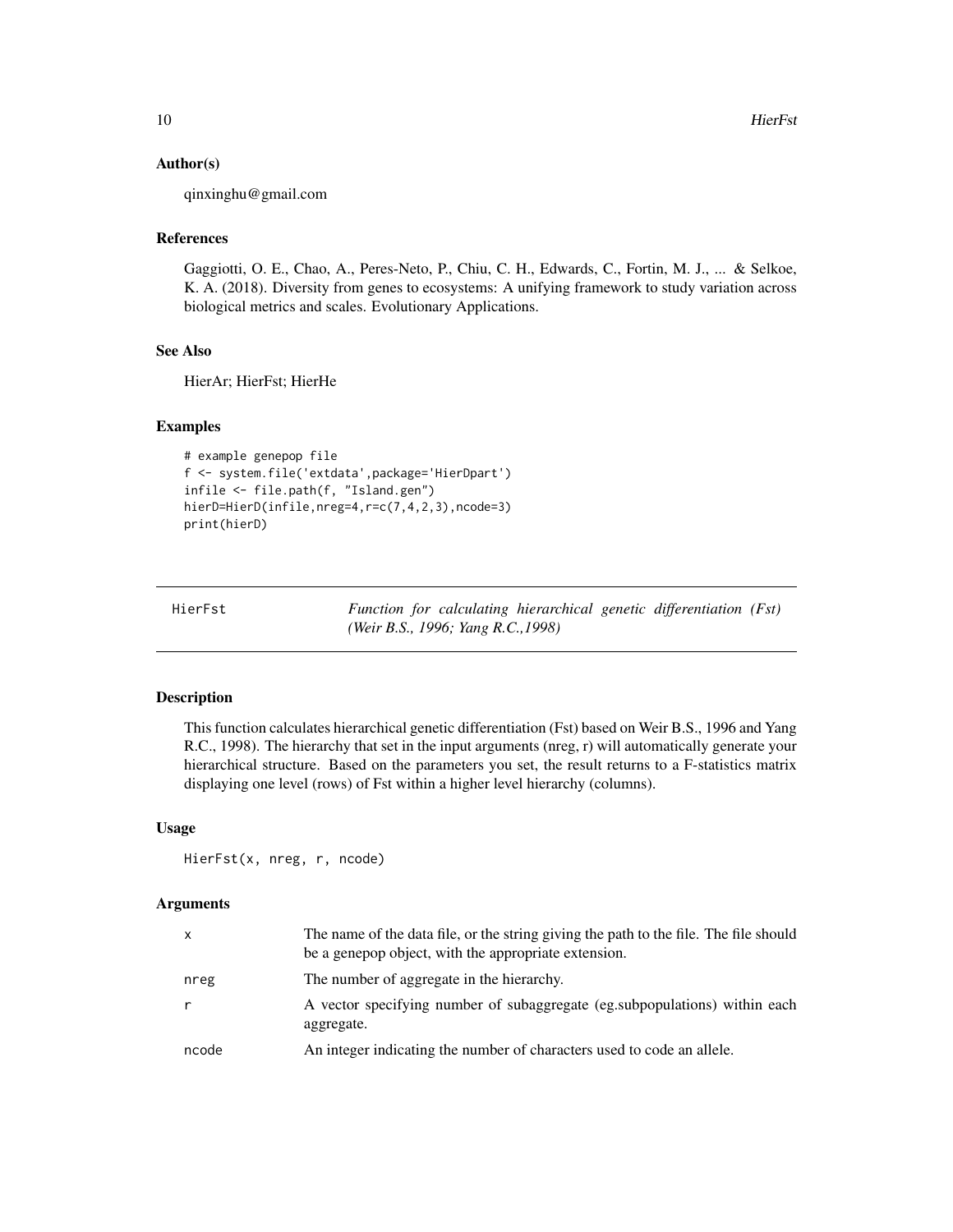#### HierFst 11

# Details

This function was modified and improved from the varcomp.glob function from the hierfstat package (Jerome Goudet & Thibaut Jombart 2015). It was optimized to easily set the hierarchical structure while varcom.glob requires the structure data should be already correctly formated in accordance with hierfstat data. In this function, you can input your genetic file  $(x)$  and set the structure (nreg, r) of your data in the arguments. The result will return a matrix of hierarchical Fst.

# Value

The result returns a matrix of hierarchical F-statistics type-coefficients at different levels.

#### Note

Note that you should arrange your population in the order corresponding to your structure set in nreg.

#### Author(s)

qinxinghu@gmail.com

# References

Weir, B.S. (1996) Genetic Data Analysis II. Sinauer Associates.

Yang, R.C. (1998). Estimating hierarchical F-statistics. Evolution 52 (4):950-956

Goudet J. (2005). Hierfstat, a package for R to compute and test variance components and Fstatistics. Molecular Ecology Notes. 5:184-186

#### See Also

HierAr

```
#
# example genepop file
f <- system.file('extdata',package='HierDpart')
infile <- file.path(f, "Island.gen")
hFst=HierFst(infile, nreg=4, r=c(7,4,2,3), ncode=3)
print(hFst)
```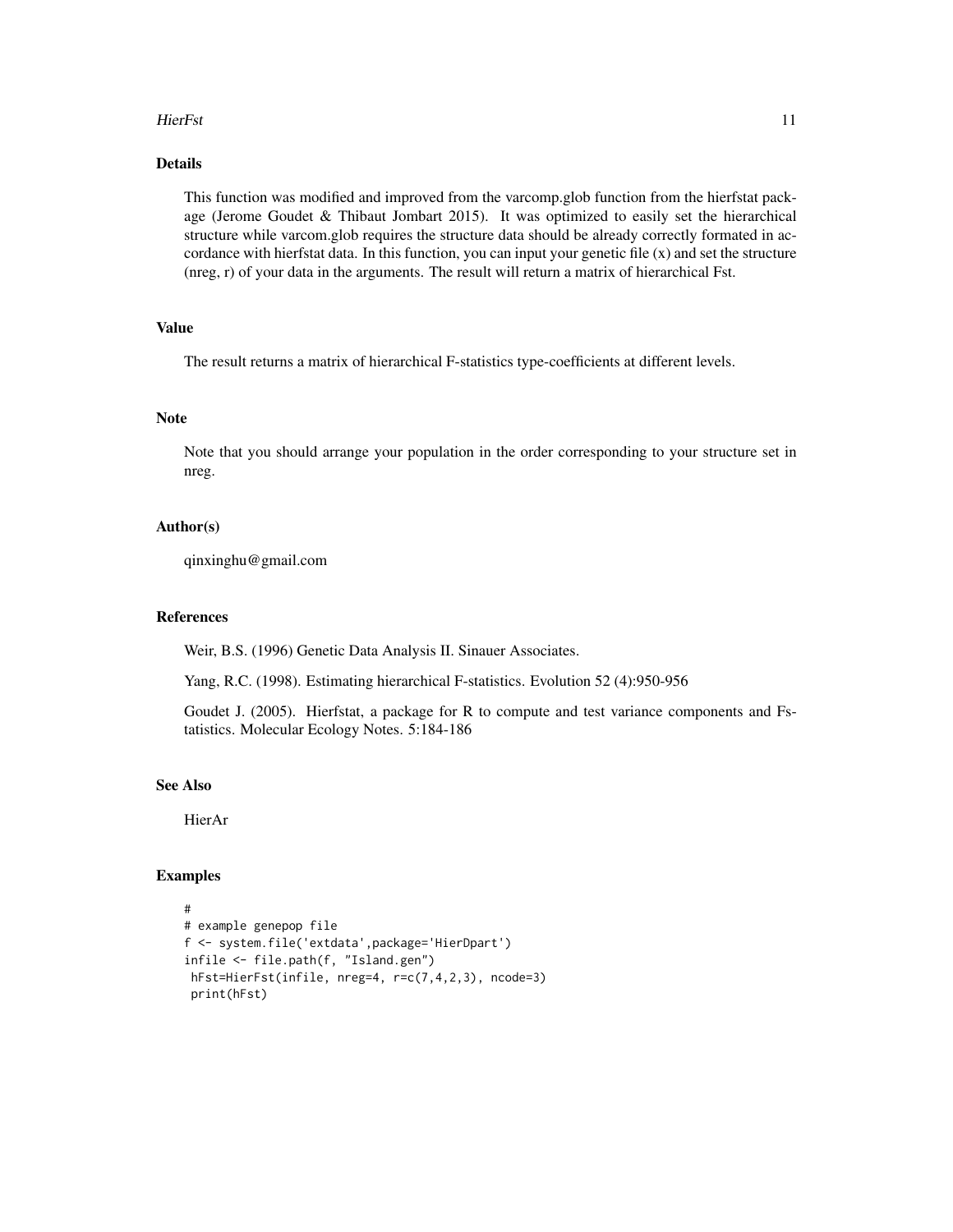#### <span id="page-11-0"></span>Description

This function calculates and decomposes hierarchical heterozygosity into different levels. We can obtain allelic diversity (He) in any hierarchy.

#### Usage

HierHe(x, nreg, r, ncode)

# Arguments

|       | Genetic data, the format should be genepop file with proper extention. |
|-------|------------------------------------------------------------------------|
| nreg  | Number of aggregate in the hierarchy.                                  |
|       | The number of subaggregate in the hierarchy.                           |
| ncode | Coding type of genetic data, whether 3, or 2.                          |

# Details

In line with other genetic metrics, this function obtains hierarchical expected heterozygosity (He) for metapopulations. The result gives us hierarchical allelic diversity at different levels that you set in the input argument.

#### Value

| HierHe_perloc List of hierarchical allelic diversity (heterozygosity) at different levels per locus. |
|------------------------------------------------------------------------------------------------------|
| HieHr_overall Overall (mean) hierarchical allelic diversity (heterozygosity) at different levels.    |

#### Author(s)

qinxinghu@gmail.com

#### References

Goudet, J. (2005). Hierfstat, a package for R to compute and test hierarchical F-statistics. Molecular Ecology Notes, 5(1), 184-186.

Jombart, T. (2008). adegenet: a R package for the multivariate analysis of genetic markers. Bioinformatics, 24(11), 1403-1405.

Nei, M. (1977). F-statistics and analysis of gene diversity in subdivided populations. Annals of human genetics, 41(2), 225-233.

#### See Also

HierAr,HierD,HierFst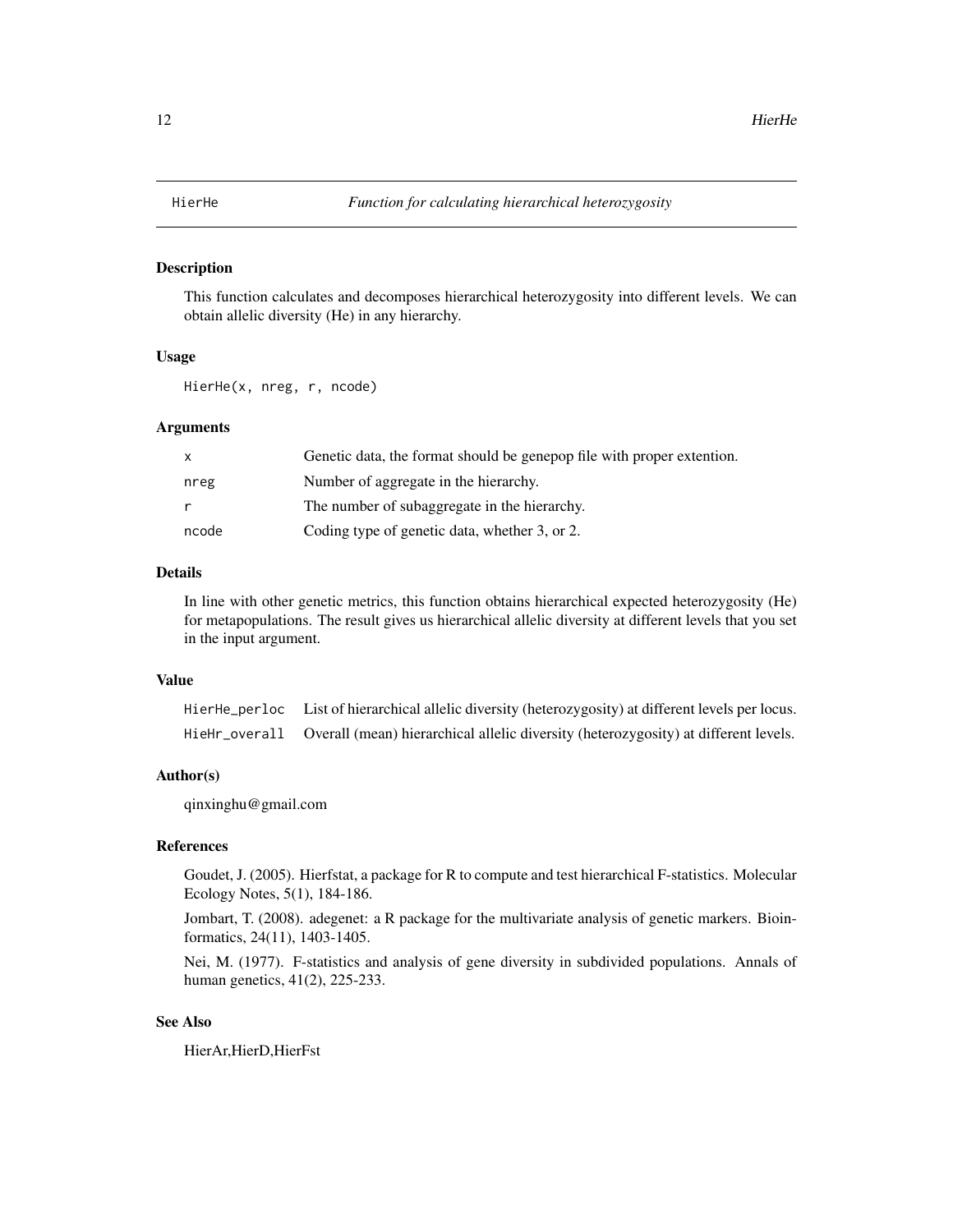# <span id="page-12-0"></span>Hierpertest 13

# Examples

```
# example genepop file
f <- system.file('extdata',package='HierDpart')
infile <- file.path(f, "Island.gen")
HiHe=HierHe(infile,nreg=4,r=c(7,4,2,3),ncode=3)
print(HiHe)
```
Hierpertest *Test the significance among aggregates (regions, ecosystems...)*

### Description

Permutation test of the significance among aggregates,e.g., test the significance of the allelic differentiation within ecosystem among different regions

# Usage

Hierpertest(f, ncode, level, permutations)

# Arguments

|              | Input file, genepop format                           |
|--------------|------------------------------------------------------|
| ncode        | Genotype coding type, whether 2 digital or 3 digital |
| level        | The hierarchical level you want to test              |
| permutations | permutations                                         |

#### Value

```
pertest Permutation test result for the level you specified
```
#### Author(s)

qinxinghu@gmail.com

# References

Anderson, M. J. (2014). Permutational multivariate analysis of variance (PERMANOVA). Wiley StatsRef: Statistics Reference Online, 1-15.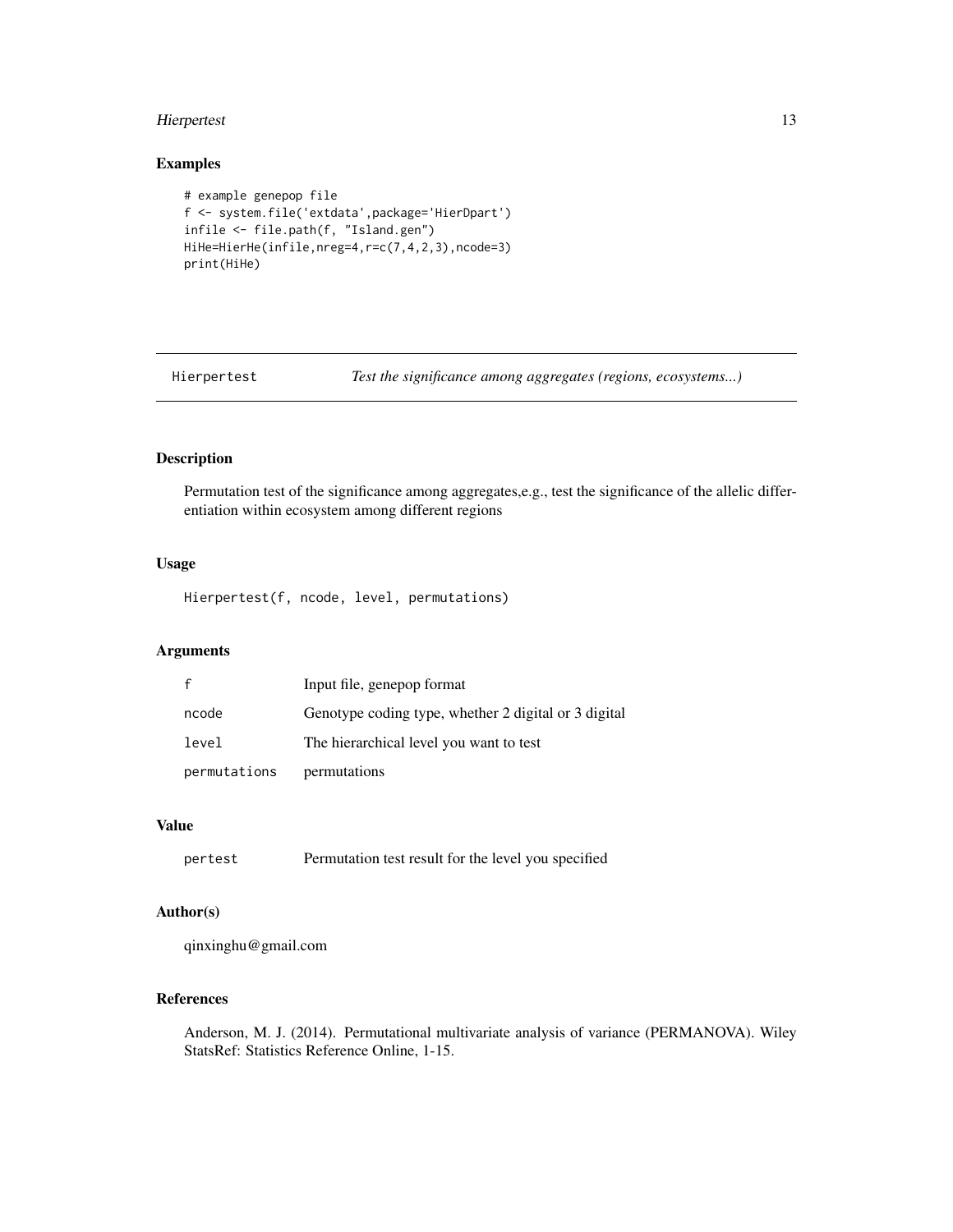#### Examples

```
# example genepop file
f <- system.file('extdata',package='HierDpart')
infile <- file.path(f, "Island.gen")
region1=paste("region",rep(1,time=6))
region2=paste("region",rep(2,time=6))
region3=paste("region",rep(3,time=2))
region4=paste("region",rep(4,time=2))
level1=data.frame(matrix(data=0,nrow=16,ncol=1))
level1[1:6,1]=region1
level1[7:12,1]=region2
level1[13:14,1]=region3
level1[15:16,1]=region4
colnames(level1)=c("region")
hiertest=Hierpertest(infile,ncode=3,level1$region,permutations=999)
```
hiertest

| IDIP | Function for decomposing diversity (genetic or species diversity) and |
|------|-----------------------------------------------------------------------|
|      | differentiation into different hierarchical levels                    |

#### **Description**

This function comes from Information-based Diversity Partitioning (Chao et al, 2017). It allows you to decompose diversity under a specified multi-level hierarchical structure.

#### Usage

IDIP(abun, struc)

#### Arguments

| abun  | The count or frequency data, raw or relative species/allele abundances. |
|-------|-------------------------------------------------------------------------|
| struc | The hierarchial structure.                                              |

#### Details

This function is definitely an useful tool to do analysis of any information based diversity decomposition. Whether the data is genetic allele/species count/abundance or other frequency data in ecology, chemistry or economy.

#### Value

IDIP can be applied to any arbitrary number of hierarchical levels. The output consists of a basic data summary and decomposition results, with the latter including (1) gamma (or total) diversity; alpha and beta diversity at each level; (2) proportion of total beta information (Shannon information) found at each level; (3) mean differentiation (dissimilarity) among aggregates at each level (Chao et al, 2017).

<span id="page-13-0"></span>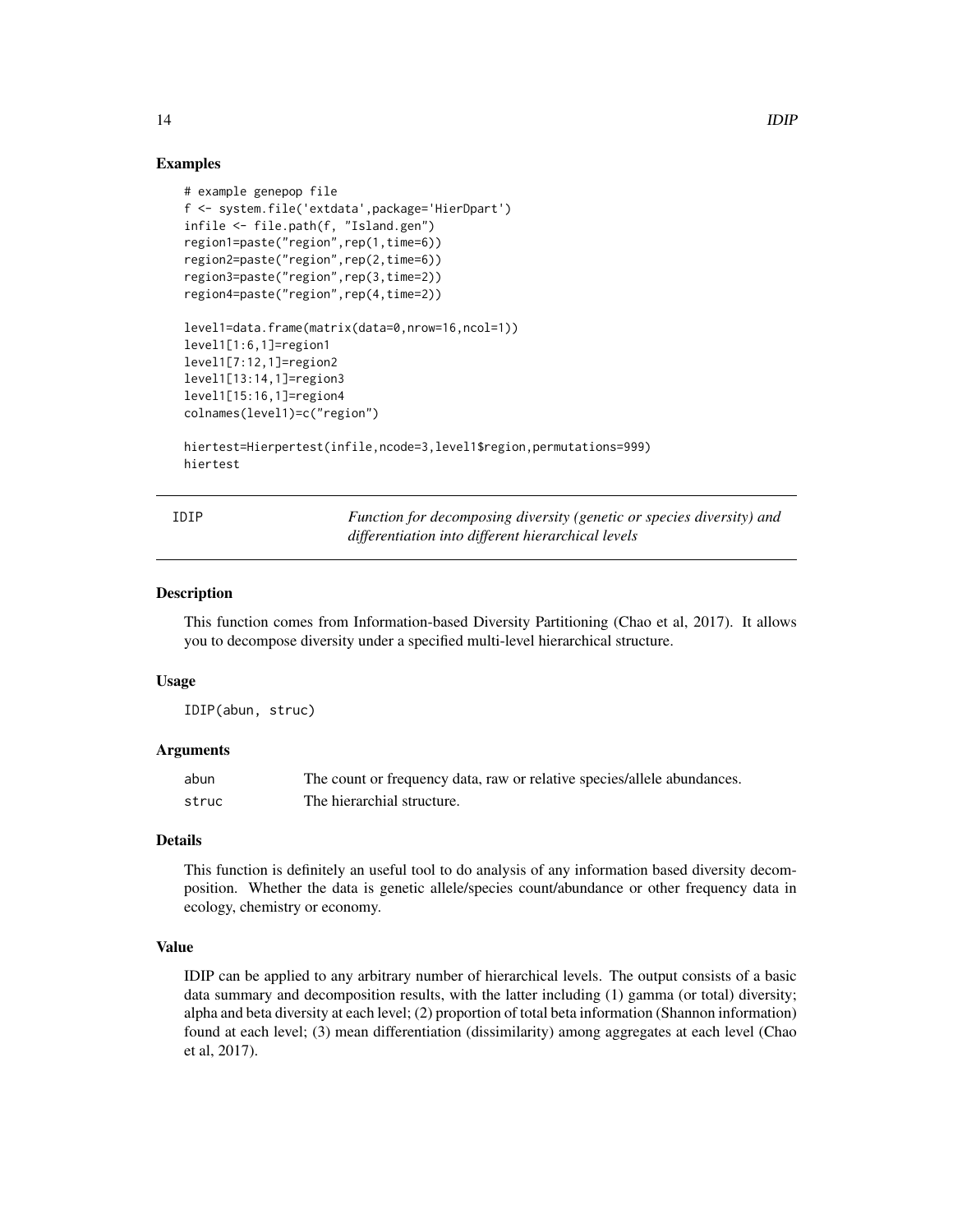#### <span id="page-14-0"></span>Ldisper 15

# Author(s)

chao@stat.nthu.edu.tw

# References

Chao, A., & Chiu, C. H. User's Guide for Online program iDIP (Information-based Diversity Partitioning).

Gaggiotti, O. E., Chao, A., Peres-Neto, P., Chiu, C. H., Edwards, C., Fortin, M. J., ... & Selkoe, K. A. (2018). Diversity from genes to ecosystems: A unifying framework to study variation across biological metrics and scales. Evolutionary Applications.

#### Examples

```
str=Str(nreg=4,r=c(7,4,2,3),n=16)
abu=matrix(data=runif(16*3,min=0,max=1), nrow = 20, ncol = 16)
IDIP(abu,str)
```
Ldisper *Test significance of dispersion among subaggregate within aggregate*

# Description

Test significance of dispersion among subaggregate within aggregate.Here we used dispersion for testing the variance within the aggregate

# Usage

Ldisper(f, ncode, group)

# Arguments

|       | genepop file                            |
|-------|-----------------------------------------|
| ncode | genetype coding type                    |
| group | the level of aggregate you want to test |

# Value

| dispersion | Multivariate homogeneity of group dispersions             |
|------------|-----------------------------------------------------------|
| pertestdis | Permutation test of significance among groups(aggregates) |

# Author(s)

qinxinghu@gmail.com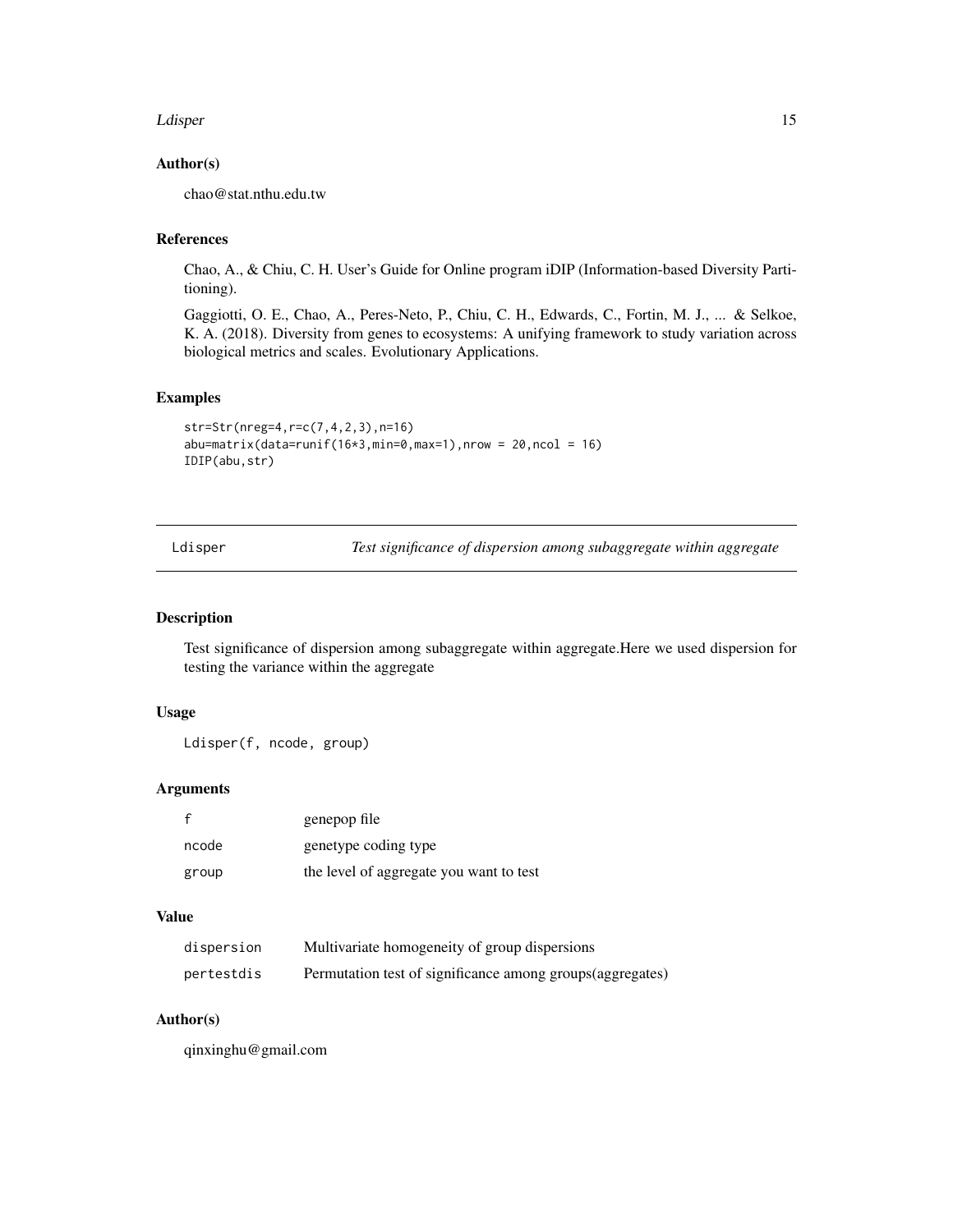#### References

Anderson, M.J. (2006) Distance-based tests for homogeneity of multivariate dispersions. Biometrics 62, 245-253.

Anderson, M.J., Ellingsen, K.E., McArdle, B.H. (2006) Multivariate dispersion as a measure of beta diversity. Ecology Letters 9, 683-693.

ONeill, M.E. (2000) A Weighted Least Squares Approach to Levene s Test of Homogeneity of Variance. Australian and New Zealand Journal of Statistics 42, 8-100.

#### Examples

```
f <- system.file('extdata',package='HierDpart')
infile <- file.path(f, "Island.gen")
region1=paste("region",rep(1,time=6))
region2=paste("region",rep(2,time=6))
region3=paste("region",rep(3,time=2))
region4=paste("region",rep(4,time=2))
level1=data.frame(matrix(data=0,nrow=16,ncol=1))
level1[1:6,1]=region1
level1[7:12,1]=region2
level1[13:14,1]=region3
```

```
level1[15:16,1]=region4
colnames(level1)=c("region")
```

```
ldis=Ldisper(infile,ncode=3,group=level1$region)
ldis$dispersion
ldis$pertestdis
```
permutate.DeltaD *Permutation test for allelic differentiation (Delta D)*

#### Description

This function performs permutations for pairwise comparison of allelic differentiation.

#### Usage

```
permutate.DeltaD(file, ncode, permutations)
```
#### Arguments

| file         | Genepop file           |
|--------------|------------------------|
| ncode        | Genotype coding        |
| permutations | Number of permutations |

<span id="page-15-0"></span>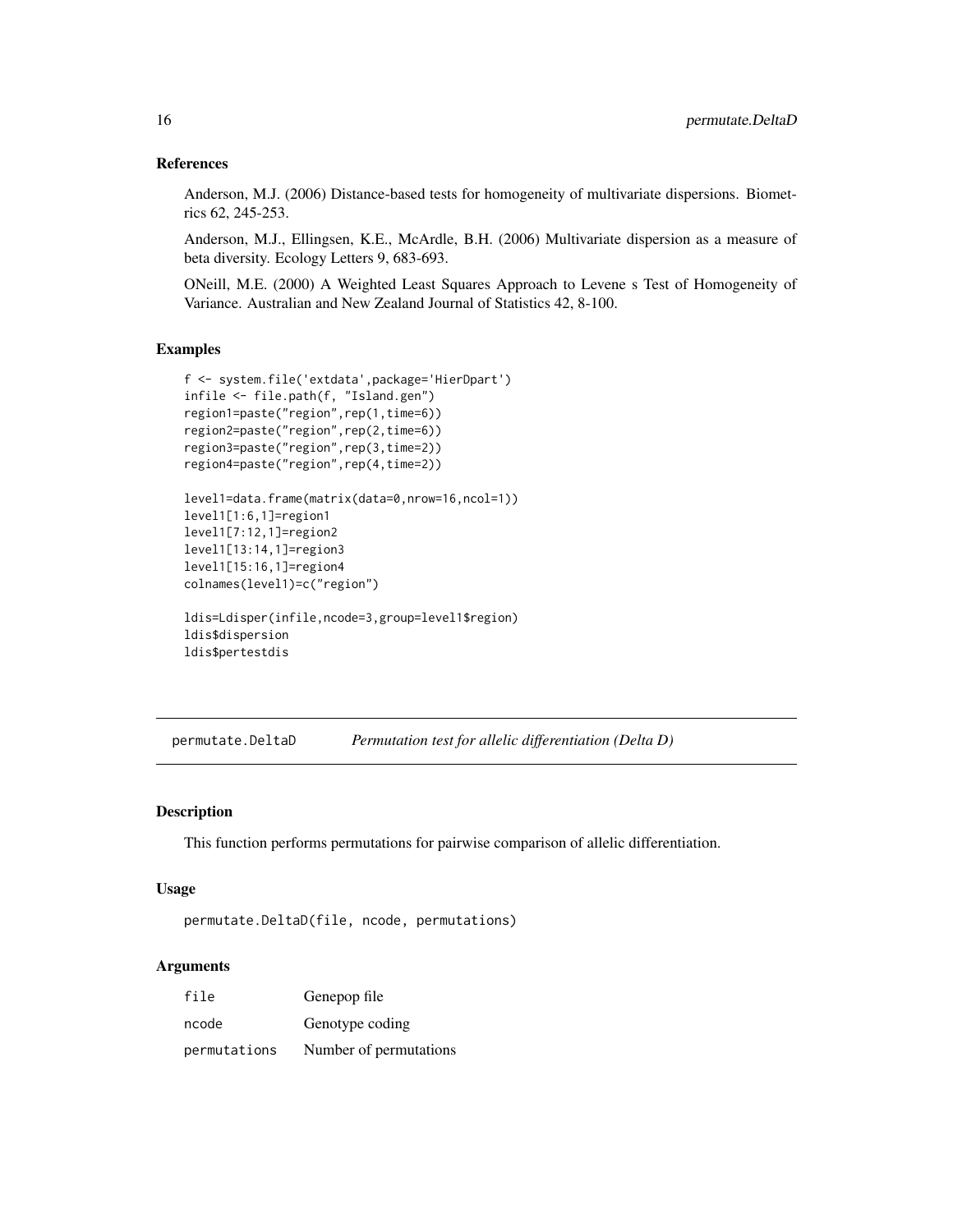# <span id="page-16-0"></span>plot.aggregates 17

## Details

This function runs slowly because the permutations work on the random sampling of the individuals from raw data and calculating the statistics every iteration. The permutation test here shuffles the individuals and samples the individuals to calculate the Delta D every permutation. Significance of the allelic differentiation is obtained from Monte-Carlo test.

# Value

| pwDeltaD.obs | The observed value of allelic differentiation Delta D |
|--------------|-------------------------------------------------------|
| pwalltests   | The test results of pairwise Delta D                  |

# Author(s)

qinxinghu@gmail.com

## References

Thioulouse, J., & Dray, S. (2007). Interactive multivariate data analysis in R with the ade4 and ade4TkGUI packages. Journal of Statistical Software, 22(5), 1-14.

#### Examples

```
f <- system.file('extdata',package='HierDpart')
infile <- file.path(f, "Island.gen")
permutate.DeltaD=function(infile,ncode=3,permutations=999)
```
plot.aggregates *Plot aggregates with dispersions (variances)*

#### Description

Plot the aggregates by groups

#### Usage

```
plot.aggregates(disper, hull = FALSE, ellipse = TRUE)
```
#### Arguments

| disper  | The dispersion data           |
|---------|-------------------------------|
| hull    | whether plot hull shape       |
| ellipse | whether plot ellipse by group |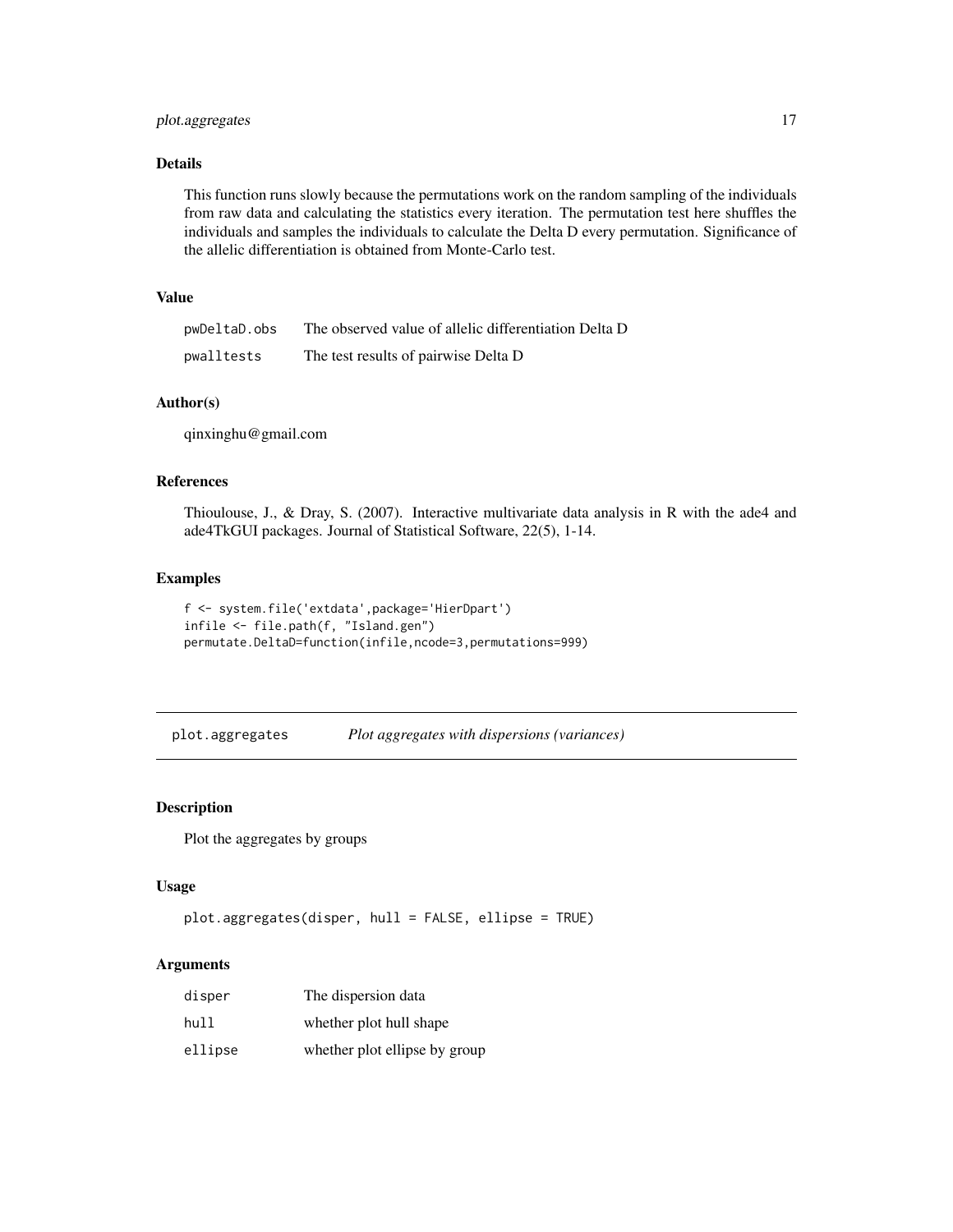# Examples

```
f <- system.file('extdata',package='HierDpart')
infile <- file.path(f, "Island.gen")
region1=paste("region",rep(1,time=6))
region2=paste("region",rep(2,time=6))
region3=paste("region",rep(3,time=2))
region4=paste("region",rep(4,time=2))
level1=data.frame(matrix(data=0,nrow=16,ncol=1))
level1[1:6,1]=region1
level1[7:12,1]=region2
level1[13:14,1]=region3
level1[15:16,1]=region4
colnames(level1)=c("region")
ldis=Ldisper(infile,ncode=3,group=level1$region)
```

```
plot(ldis$dispersion,hull=FALSE, ellipse=TRUE)
```
plotdiff1 *Plot genetic differentiation (Delta D) across loci*

#### Description

Plot genetic differentiation (Delta D, Gaggiotti OE, et al, 2018) across loci.

#### Usage

plotdiff1(x, ncode)

#### Arguments

| x     | Genetic data, should be genepop format |
|-------|----------------------------------------|
| ncode | The coding type of your genetic data.  |

#### Details

Function generates two genetic differentiation (Delta D) plots, a box plot and a scatter plot

#### Author(s)

qinxinghu@gmail.com

# References

Gaggiotti, O. E., Chao, A., Peres-Neto, P., Chiu, C. H., Edwards, C., Fortin, M. J., ... & Selkoe, K. A. (2018). Diversity from genes to ecosystems: A unifying framework to study variation across biological metrics and scales. Evolutionary Applications.

<span id="page-17-0"></span>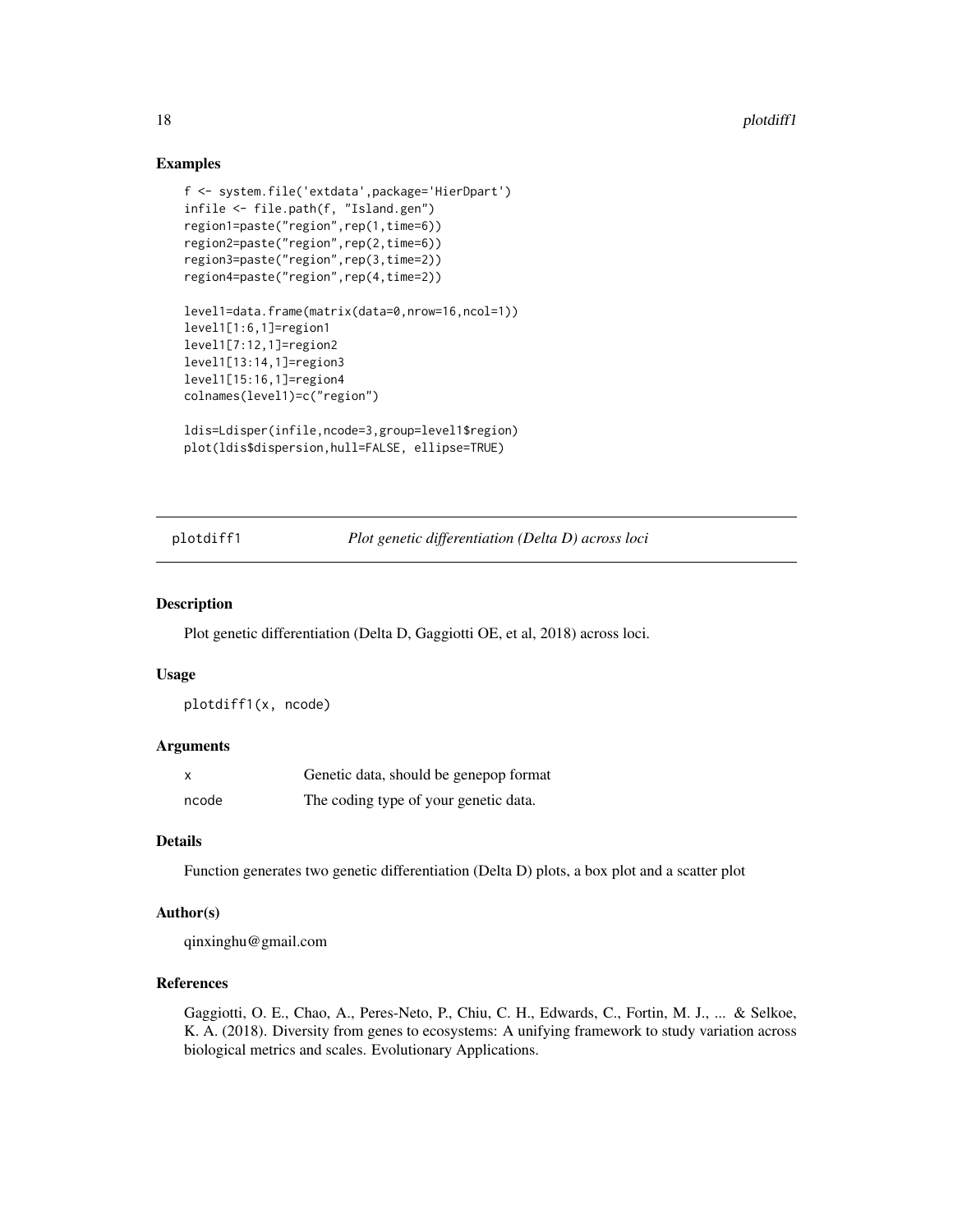<span id="page-18-0"></span>plot\_pcoa\_aggregate 19

## See Also

DeltaDcorplot

#### Examples

```
##plot genetic differentiation across loci
# example genepop file
f <- system.file('extdata',package='HierDpart')
infile <- file.path(f, "Island.gen")
plotdiff1(infile,ncode=3)
```
plot\_pcoa\_aggregate *Draw the aggregation plot for allelic differentiation*

# Description

Ordination plot of the allelic differentiation. Draw the aggregation groups according to the hierarchical level.

# Usage

```
plot_pcoa_aggregate(f, ncode, level, label = TRUE)
```
# Arguments

| f     | Input files, genepop format                        |
|-------|----------------------------------------------------|
| ncode | Genotype coding type                               |
| level | Hierarchical level (group)                         |
| label | Whether lable the aggregates or not, TRUE or FALSE |

#### Details

PcoA ordination plot of the allelic differentiation between aggregates. If there is distinguishable difference between aggregates, the plot identifies the different aggregations

# Author(s)

qinxinghu@gmail.com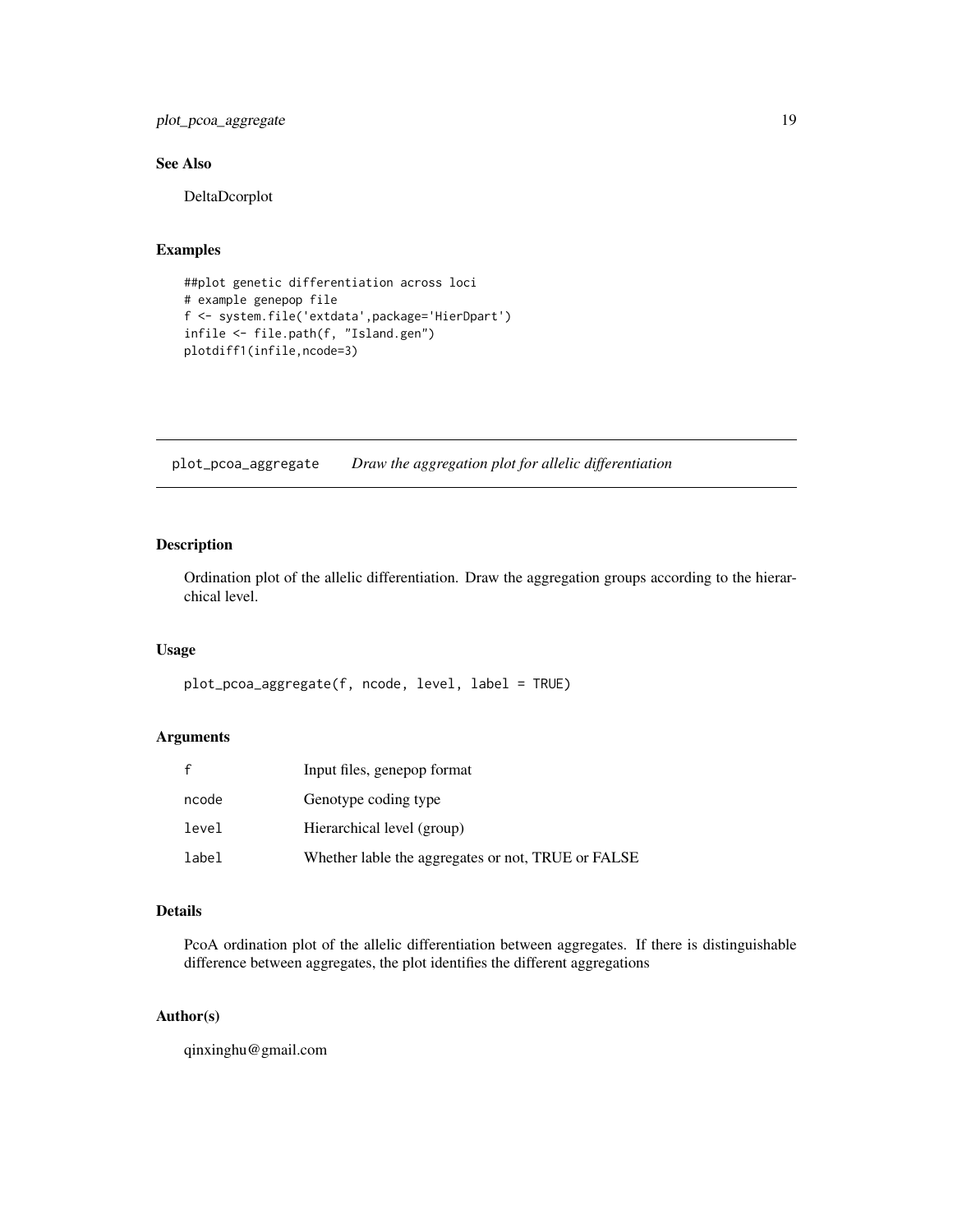### Examples

```
f <- system.file('extdata',package='HierDpart')
infile <- file.path(f, "Island.gen")
region1=paste("region",rep(1,time=6))
region2=paste("region",rep(2,time=6))
region3=paste("region",rep(3,time=2))
region4=paste("region",rep(4,time=2))
level1=data.frame(matrix(data=0,nrow=16,ncol=1))
level1[1:6,1]=region1
level1[7:12,1]=region2
level1[13:14,1]=region3
level1[15:16,1]=region4
colnames(level1)=c("region")
plot_pcoa_aggregate(infile, ncode=3, level=level1$region, label = TRUE)
```
print\_boot\_ppDeltaD *Print the bootstrapping result for pairwise allelic differentiation (Delta D)*

#### Description

Print the confidence interval of pairwise allelic differentiation (Delta D)

# Usage

```
print_boot_ppDeltaD(x, ...)
```
#### **Arguments**

x boot.ppDeltaD object

...

# Details

Print the bootstrapping result for pairwise allelic differentiation (Delta D)

#### Value

value print the confidence interval of the pairwise allelic differentiation

```
f <- system.file('extdata',package='HierDpart')
infile <- file.path(f, "Island.gen")
boottest=boot.ppDeltaD(infile, ncode=3, nboot=999, quant = c(0.025, 0.975), diploid = TRUE)
print_boot_ppDeltaD(boottest)
```
<span id="page-19-0"></span>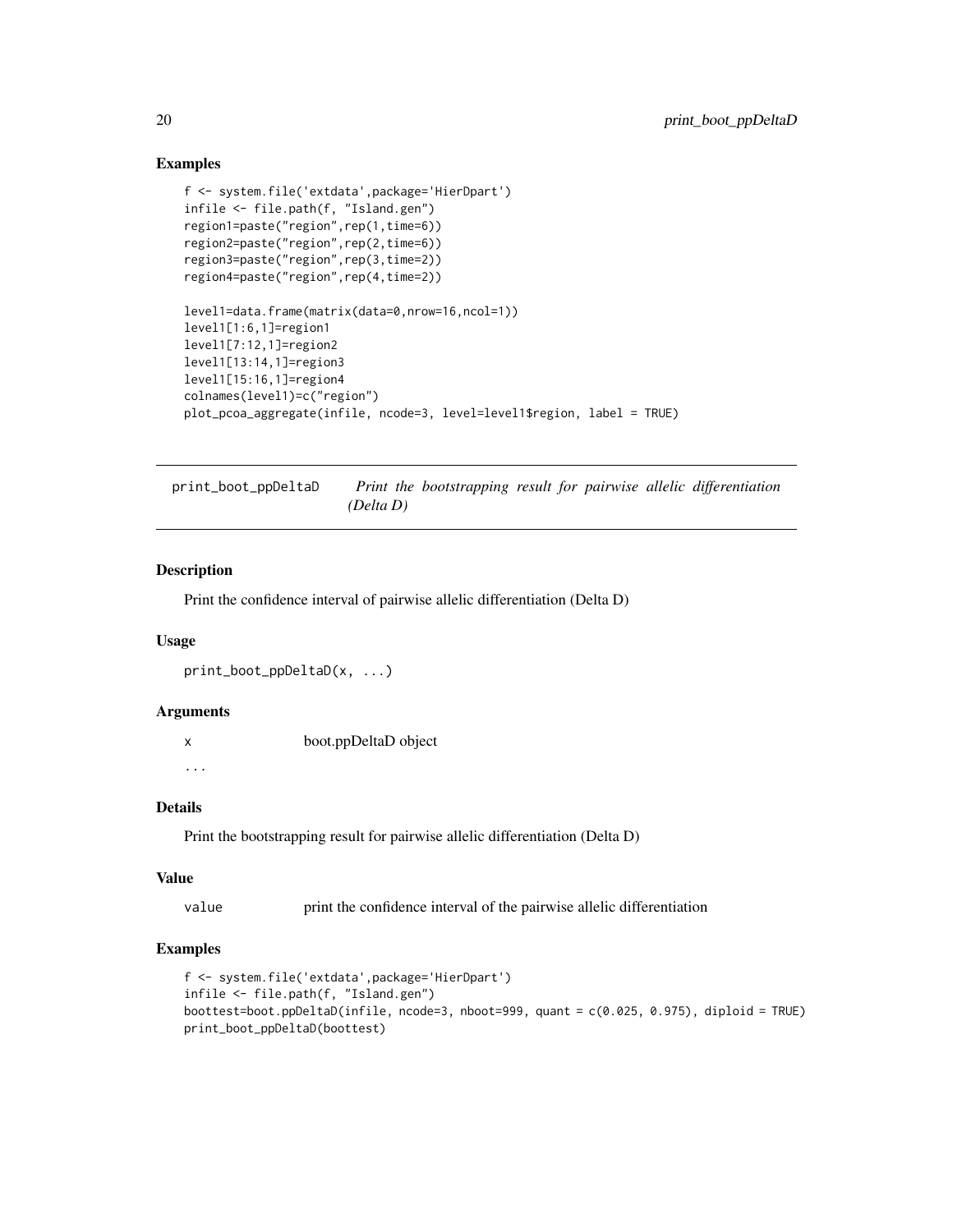<span id="page-20-0"></span>pwag.permutest *Permutation test for allelic differentiation (Delta D) among subaggregates within aggregate*

### Description

This test examines the allelic differentiation (Delta D) among subaggregates within aggregate. The permutation works on the pairwise allelic differentiation between subaggregates within different aggregates.

#### Usage

pwag.permutest(f, ncode, group, permutations)

#### Arguments

|              | Genepop file                         |
|--------------|--------------------------------------|
| ncode        | The number coding genotypes          |
| group        | The group or level of the aggregates |
| permutations | Number of permutations               |

#### Value

pwpermutest.detail

Permutation test detail of the pairwise difference between aggregates

pwtest.aggregate

Pairwise permutation P-value between aggregates

#### Author(s)

qinxinghu@gmail.com

#### References

Anderson, M. J. (2014). Permutational multivariate analysis of variance (PERMANOVA). Wiley StatsRef: Statistics Reference Online, 1-15.

```
f <- system.file('extdata',package='HierDpart')
infile <- file.path(f, "Island.gen")
region1=paste("region",rep(1,time=6))
region2=paste("region",rep(2,time=6))
region3=paste("region",rep(3,time=2))
region4=paste("region",rep(4,time=2))
level1=data.frame(matrix(data=0,nrow=16,ncol=1))
level1[1:6,1]=region1
```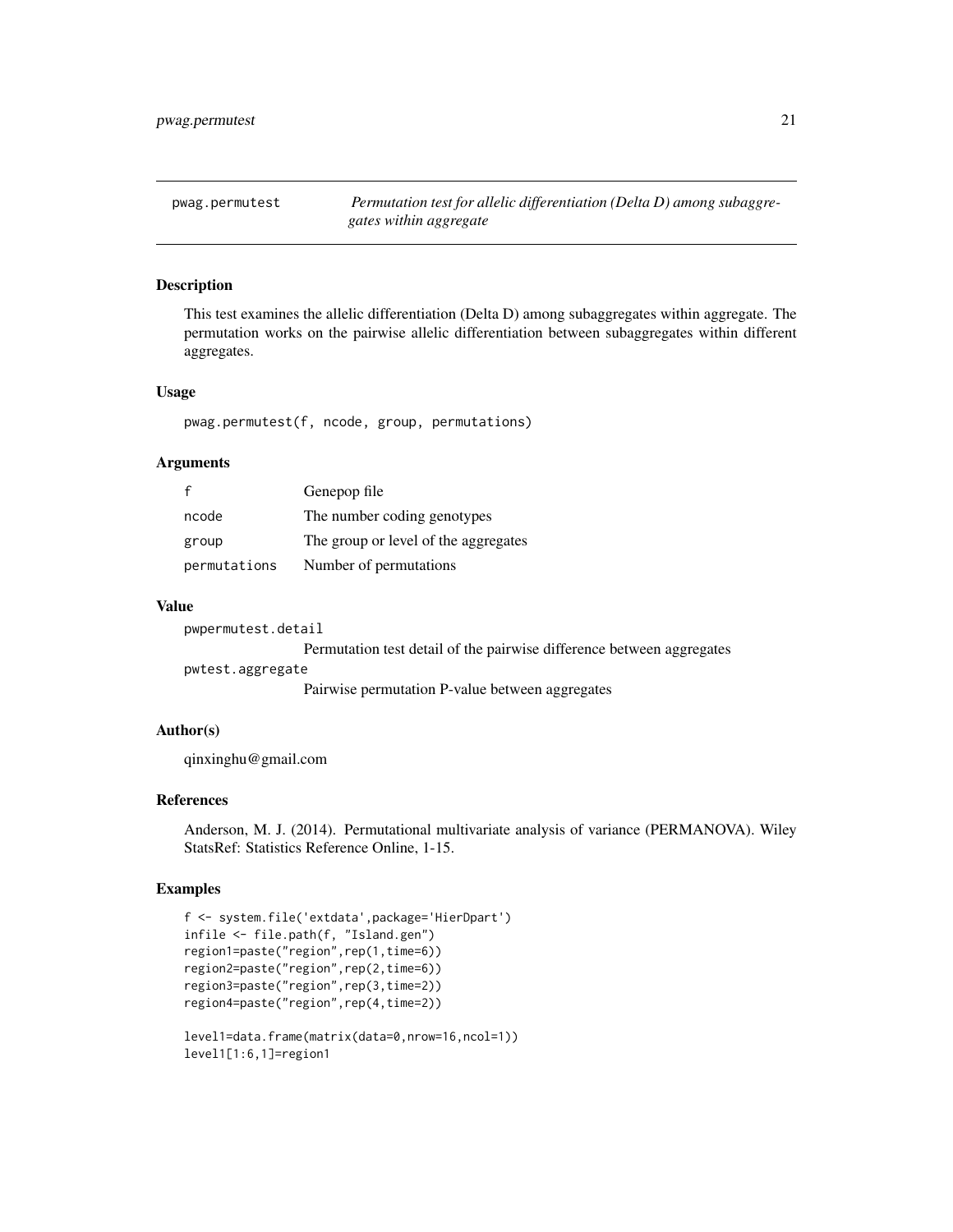```
level1[7:12,1]=region2
level1[13:14,1]=region3
level1[15:16,1]=region4
colnames(level1)=c("region")
pwag.permutest(infile, ncode=3, group=level1$region, permutations=999)
```
#### qD *Function for calculating genetic diversity profile (q=0,1,2)*

#### Description

This function calculates genetic diversity profile (q=0, 1, 2).

#### Usage

qD(x, q, ncode)

#### Arguments

| $\boldsymbol{\mathsf{x}}$ | Input data, genepop format.          |
|---------------------------|--------------------------------------|
| q                         | Hill numbers, $q=0,1,2$ .            |
| ncode                     | The coding type of the genetic file. |

# Details

This function returns different genetic diversities, q is the order of Hill number, specifically, richness (q=0), exponential Shannon entropy (q=1), and heterozygosity related measure (q=2,  $^2D=1/(1-$ He)).

#### Value

Result returns to the diversity profile (q) as you defined.

#### Author(s)

qinxinghu@gmail.com

#### References

Marcon, E., & Herault, B. (2015). entropart: An R package to measure and partition diversity. Journal of Statistical Software, 67(8).

Gaggiotti, O. E., Chao, A., Peres-Neto, P., Chiu, C. H., Edwards, C., Fortin, M. J., ... & Selkoe, K. A. (2018). Diversity from genes to ecosystems: A unifying framework to study variation across biological metrics and scales. Evolutionary Applications.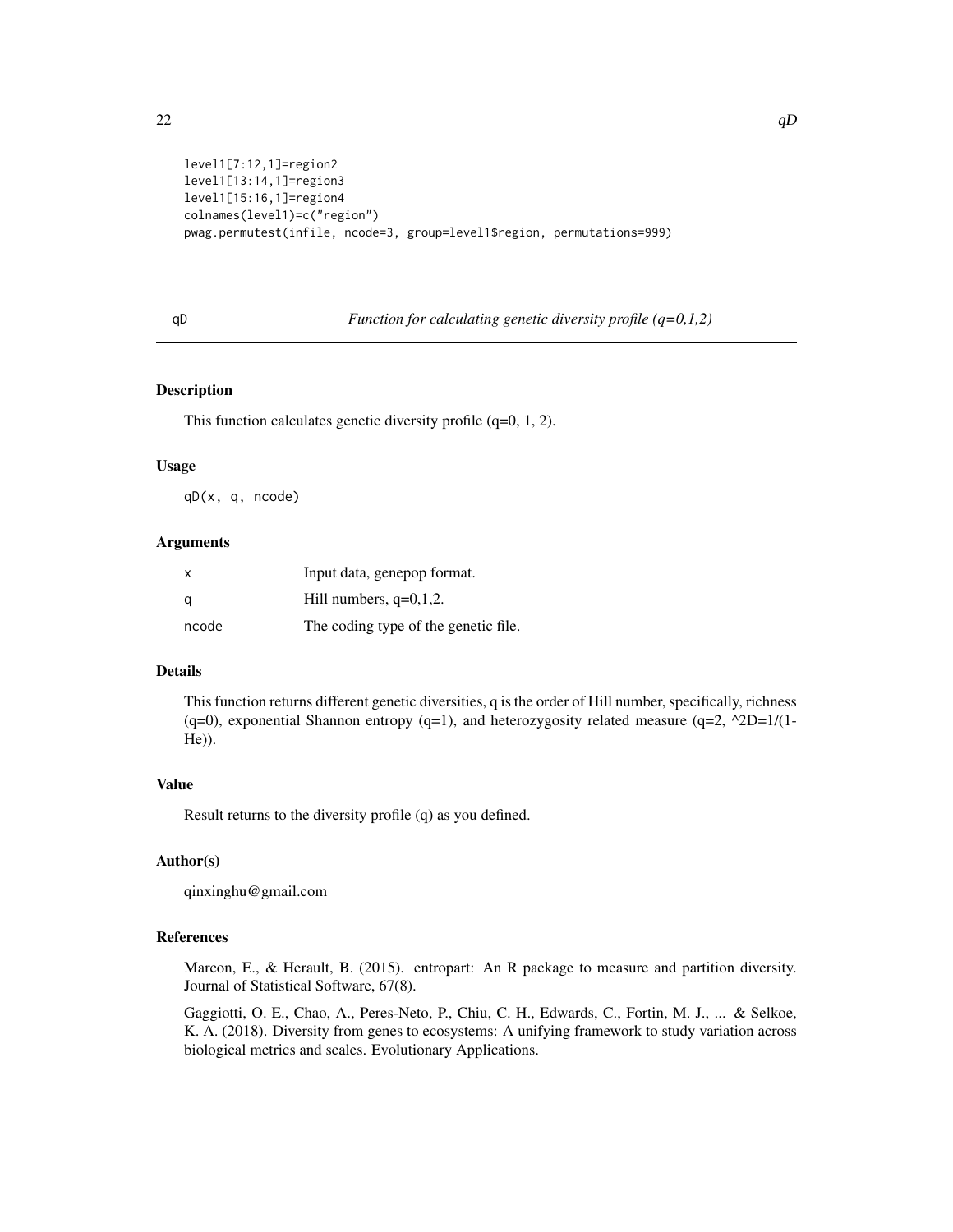#### <span id="page-22-0"></span> $qDplot$  23

### Examples

```
# example genepop file
f <- system.file('extdata',package='HierDpart')
infile <- file.path(f, "Island.gen")
qD(infile,q=0,ncode=3)
```
#### qDplot *Plot the genetic diversity profiles (q=0,1,2)*

#### Description

This function calculates the diversity profiles and generates a line plot. You can get either one of the diversity index plot, richness  $(q=0)$ , exponential Shannon entropy  $(q=1)$ , and heterozygosity related measure of diversity (q=2), or all of them.

#### Usage

qDplot(x, q, ncode)

### Arguments

|       | The input genetic files, genepop format                                                                                  |
|-------|--------------------------------------------------------------------------------------------------------------------------|
| a     | The order of Hill numbers, $q = 0,1,2$ , or "all". If $q =$ "all", this will return plot<br>including three diversities. |
| ncode | The coding type of your data.                                                                                            |

# Details

Result returns a diversity plot.

#### Author(s)

qinxinghu@gmail.com

# References

Marcon, E., & Herault, B. (2015). entropart: An R package to measure and partition diversity. Journal of Statistical Software, 67(8).

Gaggiotti, O. E., Chao, A., Peres-Neto, P., Chiu, C. H., Edwards, C., Fortin, M. J., ... & Selkoe, K. A. (2018). Diversity from genes to ecosystems: A unifying framework to study variation across biological metrics and scales. Evolutionary Applications.

#### See Also

qD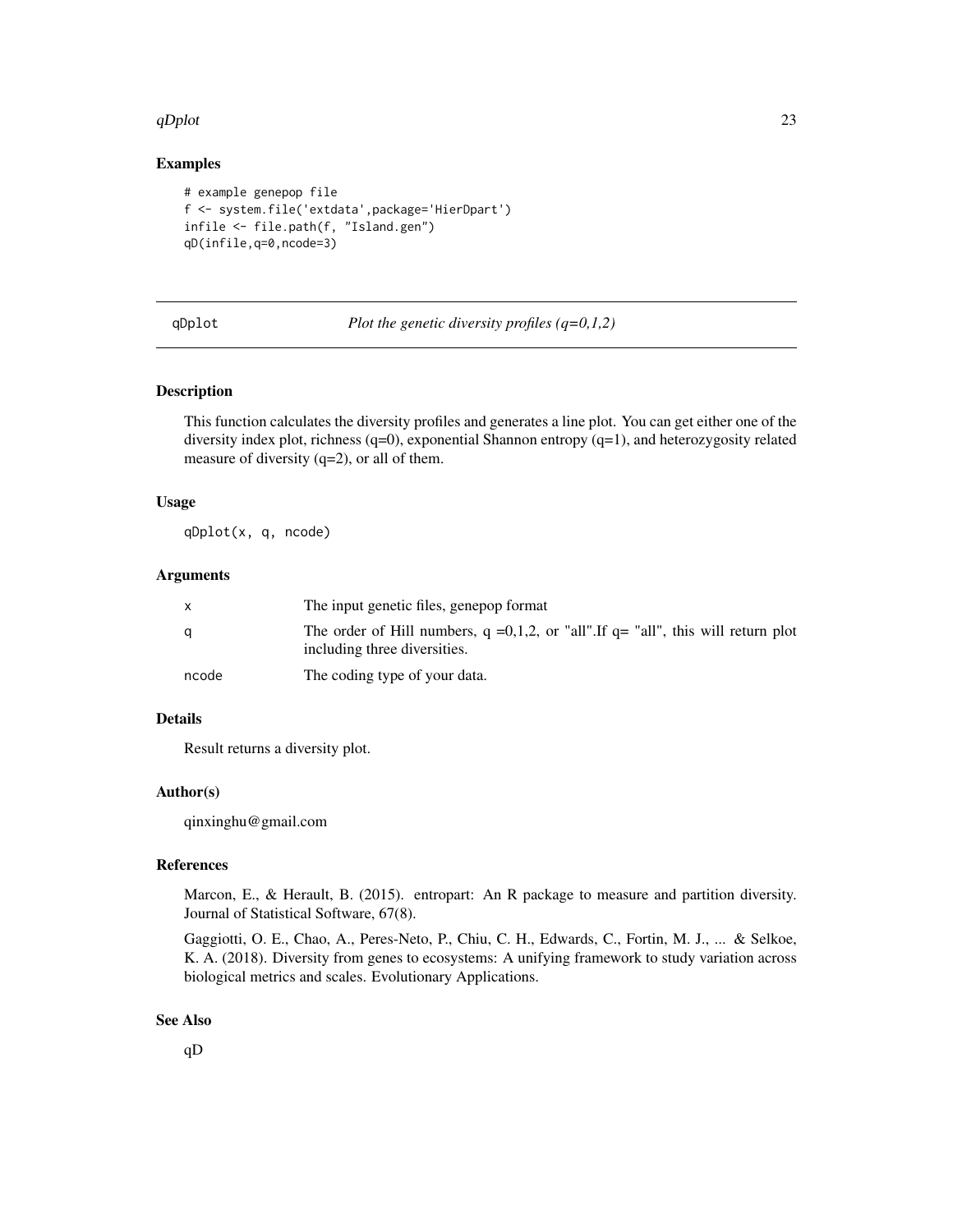# <span id="page-23-0"></span>Examples

```
# example genepop file
f <- system.file('extdata',package='HierDpart')
infile <- file.path(f, "Island.gen")
# plot allelic richness
qDplot(infile,q=0,ncode=3)
#plot all three diversity profiles
qDplot(infile,q="all",ncode=3)
```
Str *Function for generating the structure for HierDpart format*

# Description

This function allows you to easily and automatically generate the hierarchical structure for your data. The structure files are HierDpart format working for function IDIP which is easy to construct by defining your aggregates and total number of subaggregate.

#### Usage

Str(nreg, r, n)

# Arguments

| nreg | The number of aggregates in your hierarchy.                                             |
|------|-----------------------------------------------------------------------------------------|
|      | A vector specifying number of populations or subpopulations within each ag-<br>gregate. |
| n    | An integer indicating the number of subaggregate.                                       |

# Details

This function is designed to fit the input format for function IDIP (Chao et al, 2017). It is more easy to understand and set the hierarchical structure using this function.

#### Value

A matrix that displays your hierarchical structure.

#### Author(s)

qinxinghu@gmail.com

#### References

Gaggiotti, O. E., Chao, A., Peres-Neto, P., Chiu, C. H., Edwards, C., Fortin, M. J., ... & Selkoe, K. A. (2018). Diversity from genes to ecosystems: A unifying framework to study variation across biological metrics and scales. Evolutionary Applications. Chao, A., & Chiu, C. H. (2017).User's Guide for Online program iDIP (Information-based Diversity Partitioning).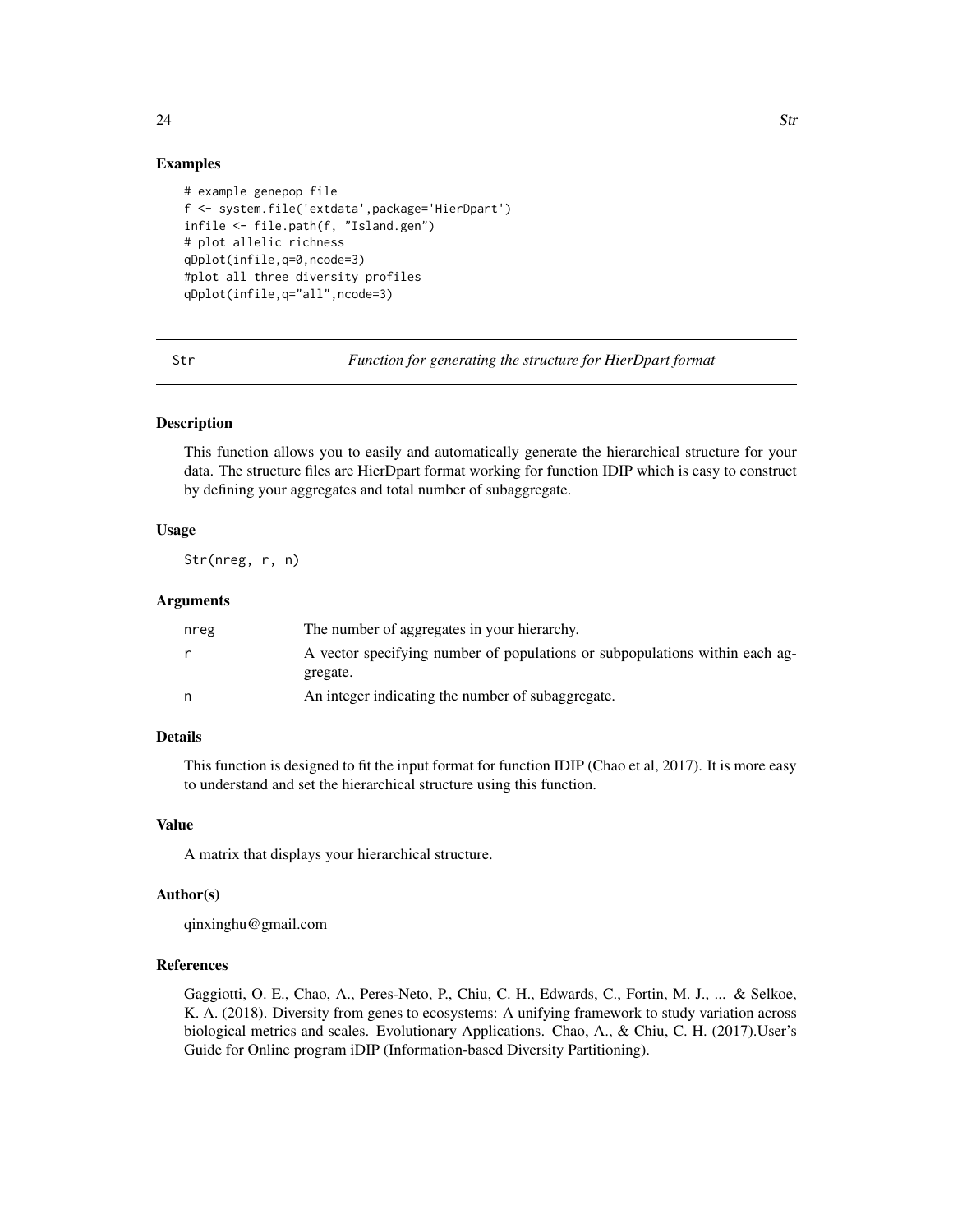# $\mathbf{S}$ tr  $\mathbf{S}$

# See Also

IDIP

```
#assume we are working on a metacommunity contains 16 communities,
 #there are 4 aggregates in this metacommunity, and each aggregates
 #contains 7, 4,3,2 subaggregates or communities.The structure will be:
str1=Str(nreg=4, r=c(7,4,3,2),n=16)
```